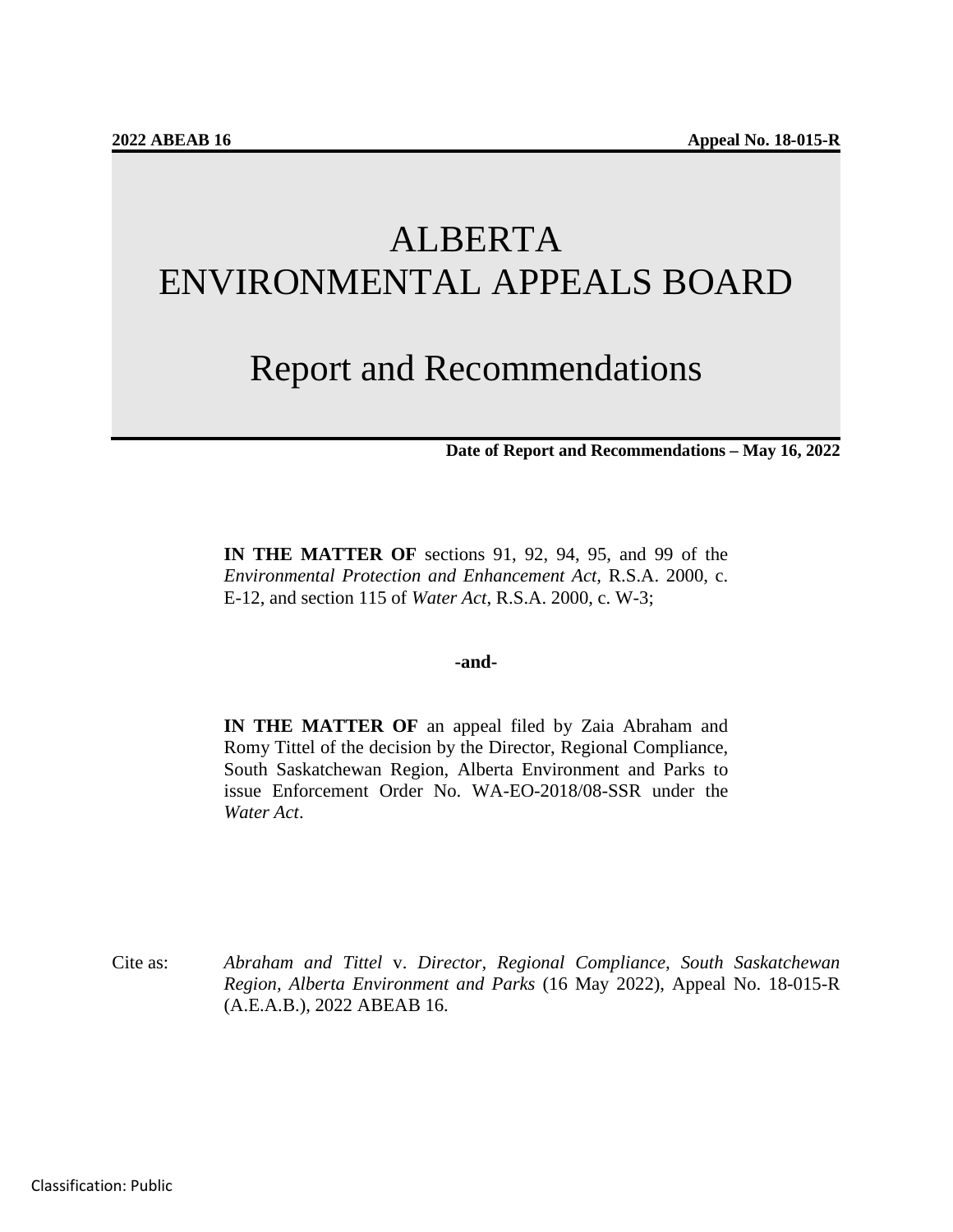| <b>HEARING BEFORE:</b> | Mr. Alex MacWilliam, Board Chair (ret.);<br>Ms. Anjum Mullick, Board Member; and<br>Mr. Dave McGee, Board Member.                                                                                                                                                                                                                                       |
|------------------------|---------------------------------------------------------------------------------------------------------------------------------------------------------------------------------------------------------------------------------------------------------------------------------------------------------------------------------------------------------|
| <b>BOARD STAFF:</b>    | Mr. Gilbert Van Nes, Board Counsel and<br>Settlement Officer; and Ms. Valerie Myrmo,<br>Registrar of Appeals.                                                                                                                                                                                                                                           |
| <b>PARTIES:</b>        |                                                                                                                                                                                                                                                                                                                                                         |
| <b>Appellants:</b>     | Mr. Zaia Abraham and Ms. Romy Tittel,<br>represented by Mr. Chris Jones, McLeod Law<br>LLP.                                                                                                                                                                                                                                                             |
| Director:              | Craig Knaus,<br>Mr.<br>Director,<br>Regional<br>Compliance, South Saskatchewan Region,<br>Alberta Environment and Parks, represented by<br>Ms. Vivienne Ball, Environmental Law<br>Section, Alberta Justice and Solicitor General.                                                                                                                      |
| <b>WITNESSES:</b>      |                                                                                                                                                                                                                                                                                                                                                         |
|                        | <b>Appellants:</b> Ms. Romy Tittel.                                                                                                                                                                                                                                                                                                                     |
| Director:              | Craig Knaus, Director, Regional<br>Mr.<br>Compliance, South Saskatchewan Region,<br>Alberta Environment and Parks; Mr. Randy<br>Sweeney, Environmental Protection Officer,<br>Regional Compliance, South Saskatchewan<br>Region, Alberta Environment and Parks; and<br>Mr. Michael Zubkow, Corporate Director,<br>Elbow River Estates Co-operative Ltd. |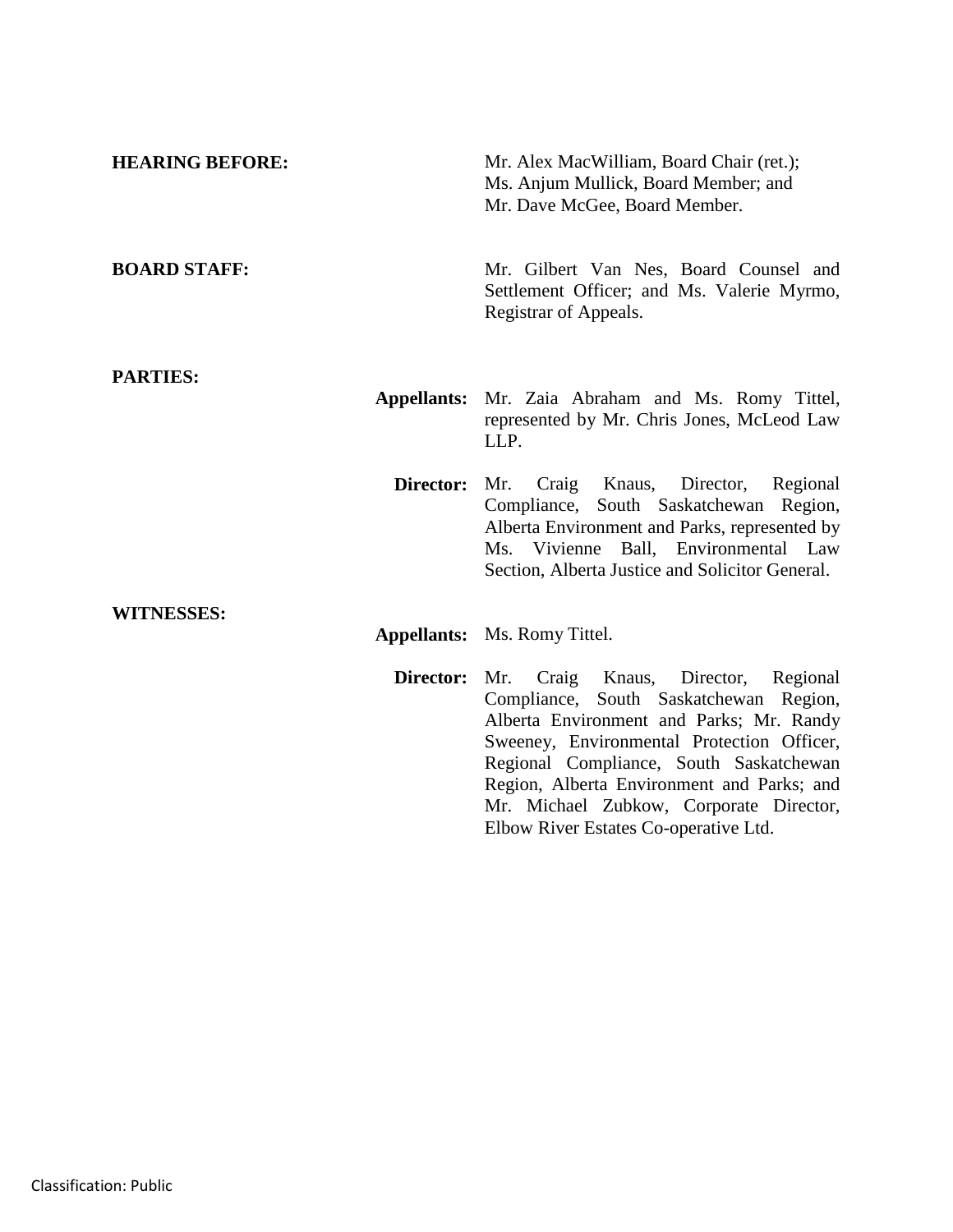#### **EXECUTIVE SUMMARY**

Alberta Environment and Parks (AEP) issued an Enforcement Order (the Order) under the *Water Act* to Mr. Zaia Abraham and Ms. Romy Tittel (the Appellants). The Order requires the Appellants to stop using the water well (the Well) they drilled on their residential property. The Appellants appealed the Order to the Environmental Appeals Board (the Board).

The reason for the Order is the interaction between section 21 of the *Water Act* and section 8 of the *Water (Ministerial) Regulation*. The relevant part of section 21 of the *Water Act* provides that a person may divert groundwater for "household" purposes without obtaining a water licence. This provision is the statutory replacement for "riparian rights" under the *Water Act*. However, section 21 is limited by section 8 of the Regulation, which provides that a person who is "entitled to receive" water from a municipal water supply is not entitled to divert groundwater for household purposes under section 21. The central issue in this appeal is whether the Appellants are "entitled to receive" water from a municipal water supply. The municipal water supply in question is from the Elbow River Estates Co-operative Ltd. (the Co-op), which supplies municipal water to the subdivision where the Appellants' property is located.

The Board held a hearing and, based on the evidence and submissions presented at the hearing, concluded the Appellants' property is appurtenant to the water licences held by the Co-op. Therefore, under the *Water Act*, the Appellants are legally entitled to receive water from a municipal water supply. The fact the Appellants must meet other requirements, such as being members of the Co-op, is irrelevant for the purposes of the *Water Act* and the Regulation.

The Board found the Order was properly issued. The Board recommended the Minister confirm the Order except for changing the deadlines for when the Well must be reclaimed and the final report submitted to AEP.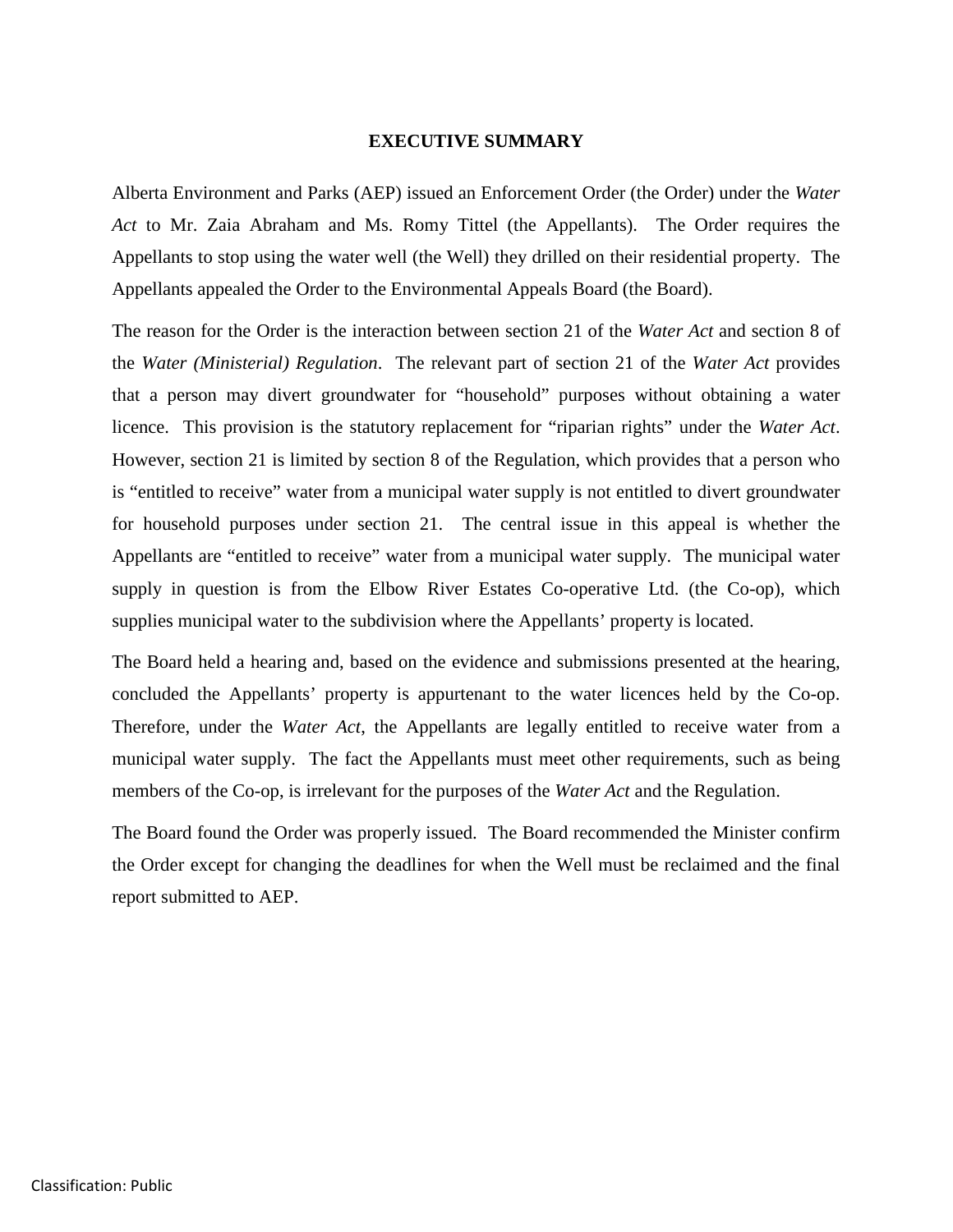# **TABLE OF CONTENTS**

| $\mathbf{I}$ . |                 |  |  |  |  |  |
|----------------|-----------------|--|--|--|--|--|
| II.            |                 |  |  |  |  |  |
| III.           |                 |  |  |  |  |  |
|                |                 |  |  |  |  |  |
|                | А.              |  |  |  |  |  |
|                | $\mathbf{B}$ .  |  |  |  |  |  |
|                | $\mathcal{C}$ . |  |  |  |  |  |
|                | D.              |  |  |  |  |  |
| V.             |                 |  |  |  |  |  |
|                | A.              |  |  |  |  |  |
|                | <b>B.</b>       |  |  |  |  |  |
|                |                 |  |  |  |  |  |
|                |                 |  |  |  |  |  |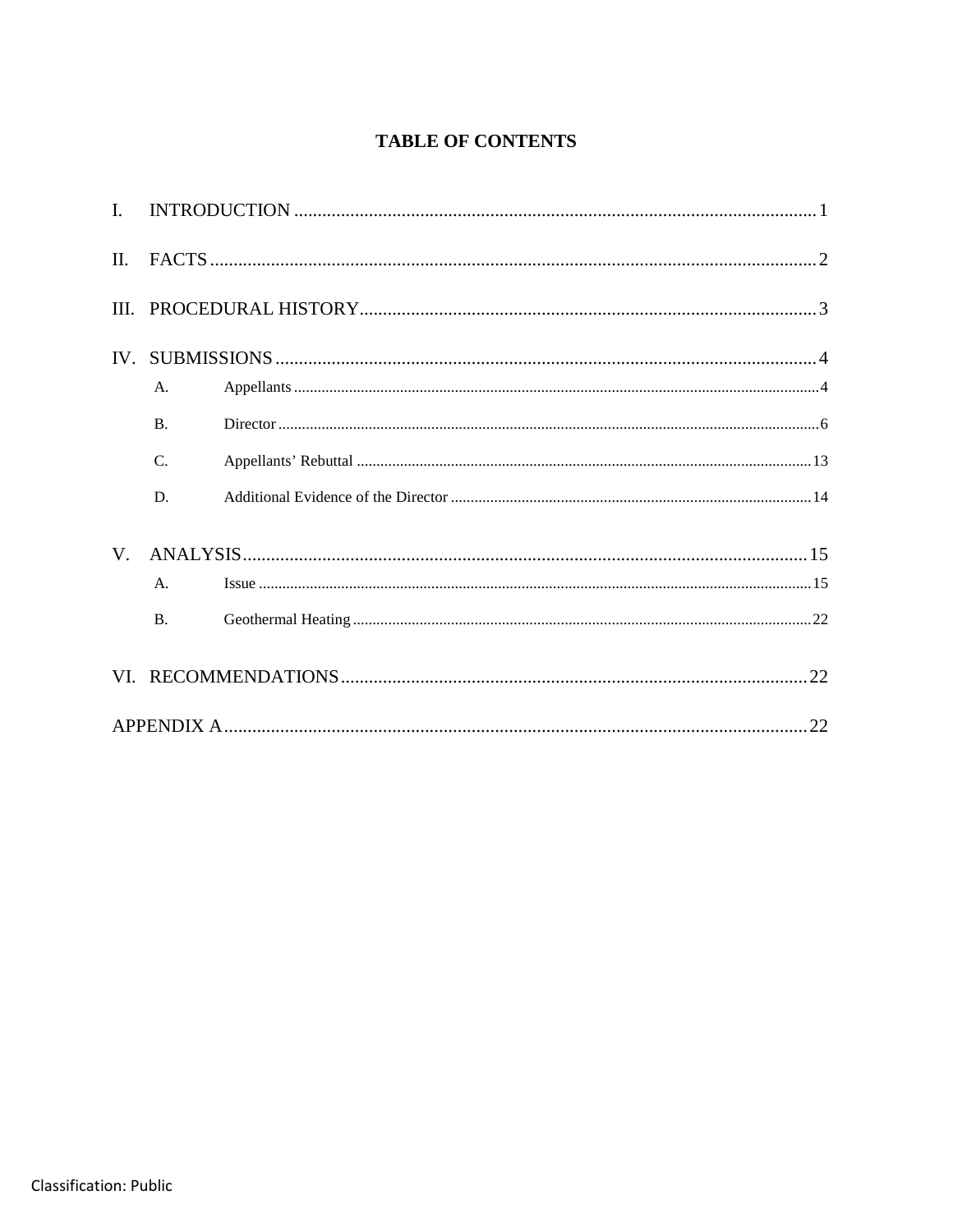### **I. INTRODUCTION**

 $\lceil 1 \rceil$ This is the Report and Recommendations of the Environmental Appeals Board (the "Board") in the appeal filed by Mr. Zaia Abraham and Ms. Romy Tittel (collectively, the "Appellants") of Enforcement Order No. WA-EO-2018/08-SSR (the "Order") issued under the *Water Act*, R.S.A. 2000, c. W-3. The Order was issued on October 31, 2018, by the Director, Regional Compliance, South Saskatchewan Region, Alberta Environment and Parks (the "Director").<sup>[1](#page-4-0)</sup> The Order requires the Appellants to stop using the water well (the "Well") they drilled on their residential property.<sup>[2](#page-4-1)</sup>

 $\lceil 2 \rceil$ The reason for the Order, and the central issue in this appeal, arises from the interaction between section 21 of the *Water Act* and section 8 of the *Water (Ministerial) Regulation*, Alta. Reg. 205/98 (the "Regulation"). The relevant part of section 21 of the *Water Act* provides that a person may divert groundwater for "household" purposes without obtaining a water licence.<sup>[3](#page-4-2)</sup> This provision is the statutory replacement for "riparian rights" under the *Water Act*. However, section 21 is limited by section 8 of the Regulation, which provides that a person who is "entitled to receive" water from a municipal water supply is not entitled to divert groundwater for household purposes under section 21 of the *Water Act*. [4](#page-4-3) The dispute in this appeal focuses on the question of whether the Appellants were "entitled to receive" water from a municipal water supply. If they were, then use of the Well drilled adjacent to their home for

<span id="page-4-1"></span><sup>2</sup> The Order requires the Appellants to:

- 2. render the Well ineffective by removing the pump and installing a locking well cap; and
- 3. reclaim (fill in) the Well so that it can no longer be used.

<span id="page-4-0"></span> $\mathbf{1}$ The hearing in this appeal and the issuance of this Report were delayed by the COVID-19 pandemic.

<sup>1.</sup> immediately cease diverting water from the Well;

<span id="page-4-2"></span><sup>3</sup> Section 21(2)(a) of the *Water Act* provides: "Subject to subsection (3) and section 23 and any exemptions specified in the regulations, a person who owns or occupies land under which groundwater exists: (a) has the right to commence and continue the diversion of the groundwater for household purposes...."

Section 1(1)(x) of the *Water Act* provides: "In this Act, … 'household purposes' means the use of 1250 cubic metres of water per year per household for the purposes of human consumption, sanitation, fire prevention and watering of animals, gardens, lawns and trees."

<span id="page-4-3"></span><sup>&</sup>lt;sup>4</sup> Section 8 of the Regulation provides: "A person who is entitled to receive or receives water under a licence that has been issued to another person for municipal purposes, including community water supply purposes, does not have the right to commence and continue the diversion of water under section 21 of the Act."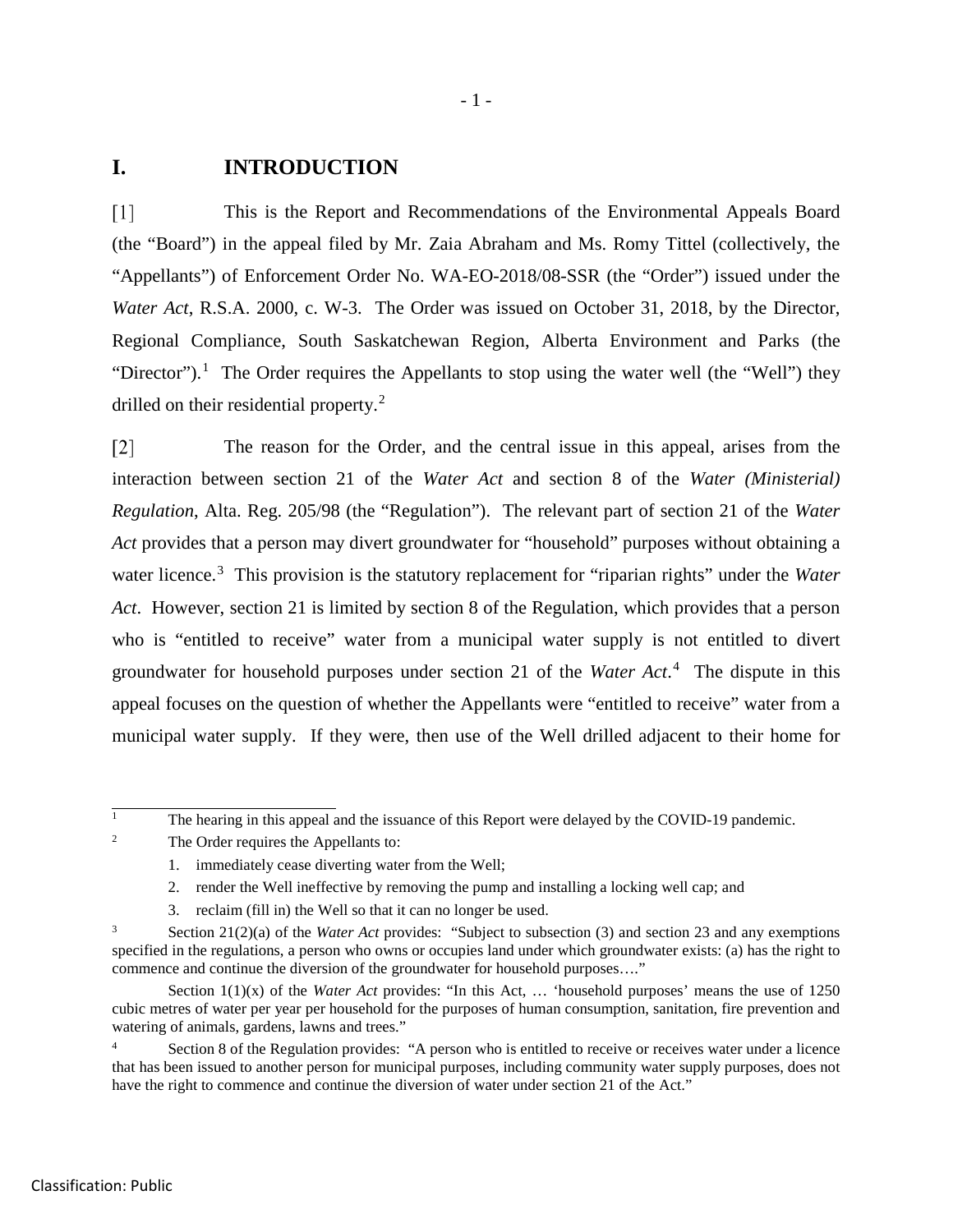household purposes was prohibited, and the Director's decision to issue the Order was appropriate.

# **II. FACTS**

 $\lceil 3 \rceil$ The Appellants and the Director (collectively, the "Parties") are in substantive agreement regarding the facts in this appeal.

 $\lceil 4 \rceil$ In 1996, the Appellants purchased an undeveloped residential property in NE-2- 24-3-W5M in the Elbow River Estates subdivision on the east edge of the City of Calgary. The Appellants built a single detached home on the property and have lived there ever since.

When the Appellants purchased the property, it was subject to a restrictive  $\lceil 5 \rceil$ covenant, which required them to become members of the Elbow River Estates Co-operative (the "Co-op").<sup>[5](#page-5-0)</sup> The purpose of the Co-op is to provide a municipal water supply to the homes in the subdivision.<sup>[6](#page-5-1)</sup> The Appellants became members of the Co-op in September 1996 and remained members until June 2016.<sup>[7](#page-5-2)</sup> During this time, the Appellants used the water supplied by the Coop for their household purposes.

[6] The Appellants stated a number of "serious issues" arose between the Appellants and the Co-op. As a result, on June 1, 2016, the Appellants wrote to the Co-op, withdrawing their membership in the Co-op effective June 15, 2016. On June 15, 2016, representatives of the Co-op attended the Appellants' property and disconnected the municipal water supply.<sup>[8](#page-5-3)</sup>

<span id="page-5-0"></span> $\overline{5}$ <sup>5</sup> The Appellants noted that only 12 of the 70 lots in the subdivision were subject to the restrictive covenant requiring them to become members of the Co-op. See Director's Record, dated January 22, 2019, at Tab 3. The "Director's Record" refers to all documents and electronic media the Director reviewed or were available to him when making his decision with respect to the Order, including policy documents. (See Appendix A at paragraph 13.)

<span id="page-5-1"></span><sup>&</sup>lt;sup>6</sup> The Co-op is serviced by a communal water system consisting of two water licences (the "Water Licences") and a water treatment plant authorized by Registration 00018995 under the *Environmental Protection and Enhancement Act*, R.S.A. 2000, c. E-12 ("EPEA"). The Water Licences held by the Co-op are Water Licence 00034574 (17 acre-feet or 20,969.2 m<sup>3</sup> per annum) and Water Licence 00034575 (22 acre-feet or 40,704.8 m<sup>3</sup> per annum). See Director's Record, dated January 22, 2019, at Tab 5.

<span id="page-5-2"></span> $7 \text{$  The Appellants noted they did not take active steps to become members of the Co-op. When they purchased the property they were advised they were members of the Co-op and were provided with water bills, which they paid.

<span id="page-5-3"></span><sup>8</sup> The dispute between the Appellants and the Co-op resulted in a civil action in Provincial Court. See *Elbow*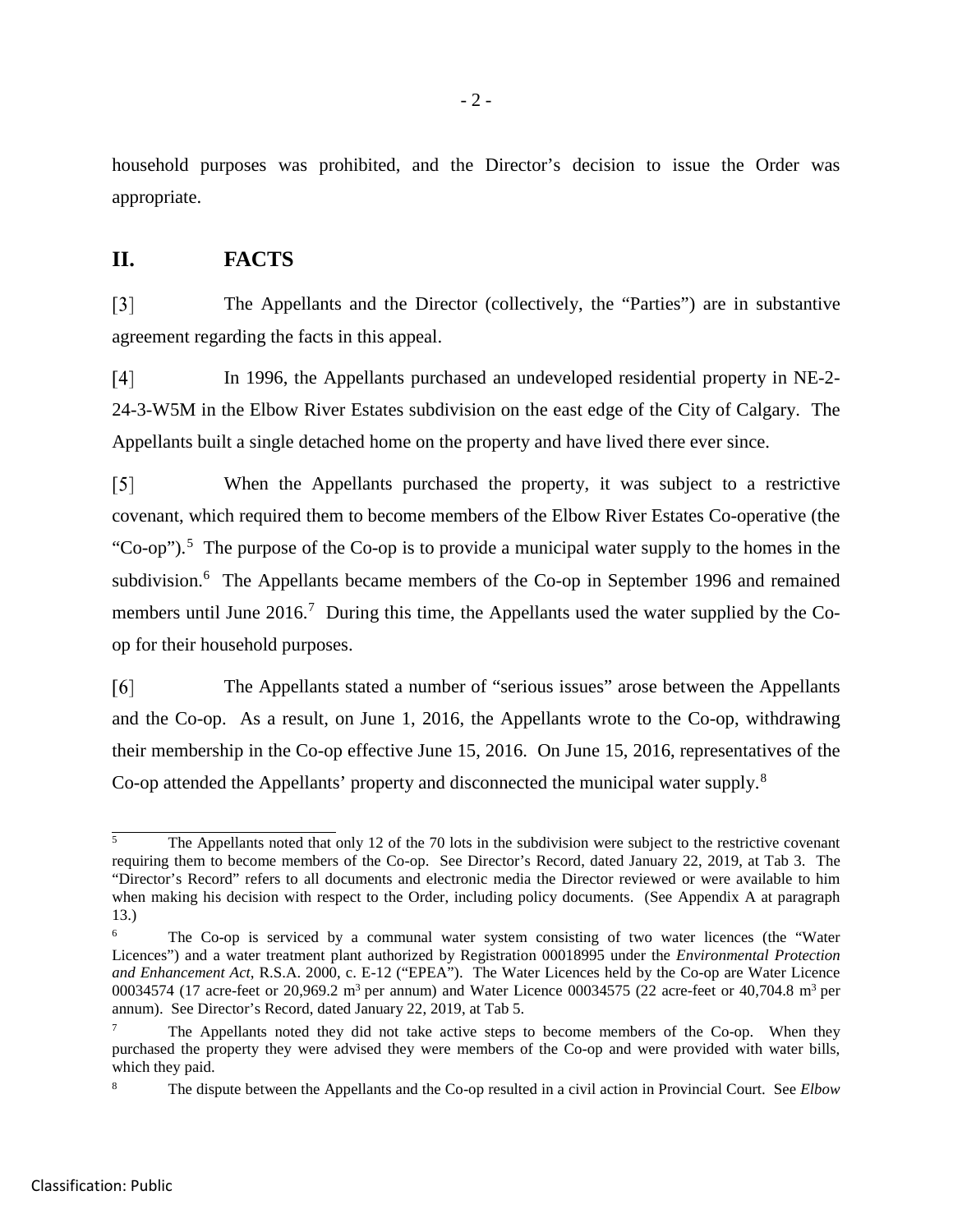$\lceil 7 \rceil$ On March 16, 2016, the Appellants' contractor drilled the Well on their property. The stated purpose of the Well was to construct a geothermal heating system for the Appellants' home. The Board notes no authorization is required under the *Water Act* for the drilling of a well for a geothermal heating system. In November 2016, the Appellants began using the Well to supply their household purposes.<sup>[9](#page-6-0)</sup>

As stated, on October 31, 2018, the Director issued the Order prohibiting the use [8] of the Well for all purposes, including household purposes, and directing the Well be reclaimed. The Appellants indicated they may still wish to pursue the proposal to use the Well to construct a geothermal heating system for their home in the future.<sup>10</sup> The Board notes that, for the Appellants to use the Well as part of a geothermal heating system for their home, they would have to drill a secondary well, and operation of the system would require a licence under the *Water Act*.

# **III. PROCEDURAL HISTORY**

 $[9]$ The first part of the hearing of this appeal was held in Calgary on October 10,  $2019<sup>11</sup>$  The hearing was adjourned during the questioning of the Director by the Board to allow the Director to locate and review documents necessary to respond to a series of questions about the "appurtenance" of the Water Licences issued to the Co-op.<sup>[12](#page-6-3)</sup>

 $\overline{a}$ 

*River Estates Co-operative Ltd.* v. *Abraham* (29 October 2018) Calgary P1790103651 (ABPC) at Director's Record, dated January 22, 2019, at Tab 27.4. The key finding of the Court was there were no provisions of the governing legislation or corporate documents "…prohibiting a member from withdrawing from the membership of the [Coop]." Director's Record, dated January 22, 2019, Tab 27.4, at paragraph 35. The Provincial Court's decision was appealed to the Court of Queen's Bench, and the appeal was dismissed. See *Elbow River Estates Co-operative Ltd.*  v. *Abraham* (20 June 2019) Calgary 1801-16692 (ABQB) at Director's Supplemental Record, dated September 11, 2019, at Tab 6.

<span id="page-6-0"></span><sup>9</sup> From June 15, 2016 to November 2016, and from October 18, 2018 to today, the Board understands the Appellants had water for their household purposes trucked in and stored in a cistern, which is part of their home's water supply system.

<span id="page-6-1"></span><sup>10</sup> The Appellants submitted two applications to Alberta Environment and Parks ("AEP") for the geothermal system, but both applications were closed (rejected) because they were not complete.

<span id="page-6-2"></span><sup>&</sup>lt;sup>11</sup> For a full description of the hearing process, see the Board's letters dated August 22, 2019, and December 14, 2020. See also "Appendix A - Procedural History of the Appeal" attached to this Report and Recommendations.

<span id="page-6-3"></span>See the Board's letter, dated October 23, 2019. See also section 58(1) of the *Water Act*, which provides: "When issuing a licence, including licences issued under Part 5, Division 2, the Director must specify in the licence the land or undertaking to which the licence is appurtenant."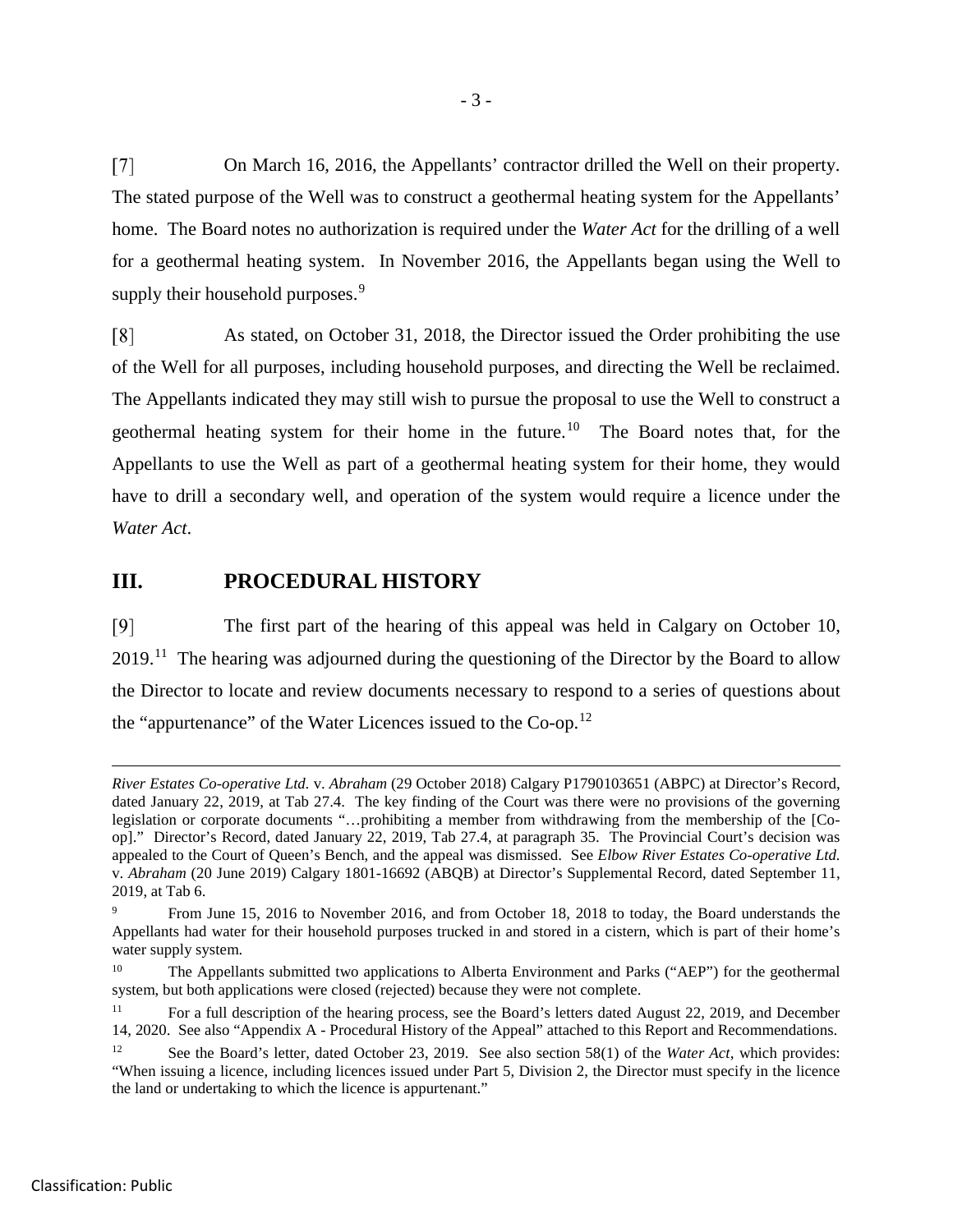The Board intended to reconvene the hearing in early 2020.<sup>[13](#page-7-0)</sup> Unfortunately, due  $\lceil 10 \rceil$ to the COVID-19 pandemic, the continuation of an in-person hearing was not possible.<sup>[14](#page-7-1)</sup> The Parties indicated they wanted to wait until it was possible to reconvene the hearing in-person.<sup>[15](#page-7-2)</sup> By the end of 2020, it became apparent that it would not be possible to hold an in-person hearing anytime soon. Therefore, the Board scheduled the continuation of the hearing by video conference for January 27, 2021.<sup>[16](#page-7-3)</sup>

 $\lceil 11 \rceil$ The hearing continued on January 27, 2021, with the Director providing additional direct evidence responding to the Board's questions that lead to the adjournment.<sup>[17](#page-7-4)</sup> The Appellants were allowed to cross-examine the Director on the additional evidence that had been presented. The Board then completed its questioning of the Director. The Appellants were provided the opportunity to provide rebuttal evidence, but they declined. The Board completed the hearing with the closing arguments from the Parties.

# **IV. SUBMISSIONS**

 $\lceil 12 \rceil$ The Board set the following issue for the hearing of this appeal: "Was the Order properly issued?" This issue included whether:

- (i) the Director had the legal jurisdiction to issue the Order;
- (ii) the Director had the factual basis to issue the Order;
- (iii) the terms and conditions of the Order were appropriate; and
- (iv) the Director properly applied section 8 of the Regulation.<sup>[18](#page-7-5)</sup>

## **A. Appellants**

 $\lceil 13 \rceil$ The Appellants acknowledged the Director had the legal jurisdiction to issue the Order if, in the Director's opinion, a contravention of the *Water Act* had occurred. Further, the

<span id="page-7-0"></span> $13$ See the Board's letters, dated January 3, 2020, and January 17, 2020.

<span id="page-7-1"></span><sup>&</sup>lt;sup>14</sup> See the Board's correspondence, dated March 19, 2020, and March 24, 2020.

<span id="page-7-2"></span><sup>15</sup> See the Board's correspondence, dated March 31, 2020.

<span id="page-7-3"></span><sup>&</sup>lt;sup>16</sup> See the Board's letters, dated September 9, 2020, and October 15, 2020.

<span id="page-7-4"></span><sup>&</sup>lt;sup>17</sup> See the additional evidence provided by the Director, dated January 16, 2020, and February 5, 2020.

<span id="page-7-5"></span><sup>18</sup> See the Board's letter, dated September 6, 2019.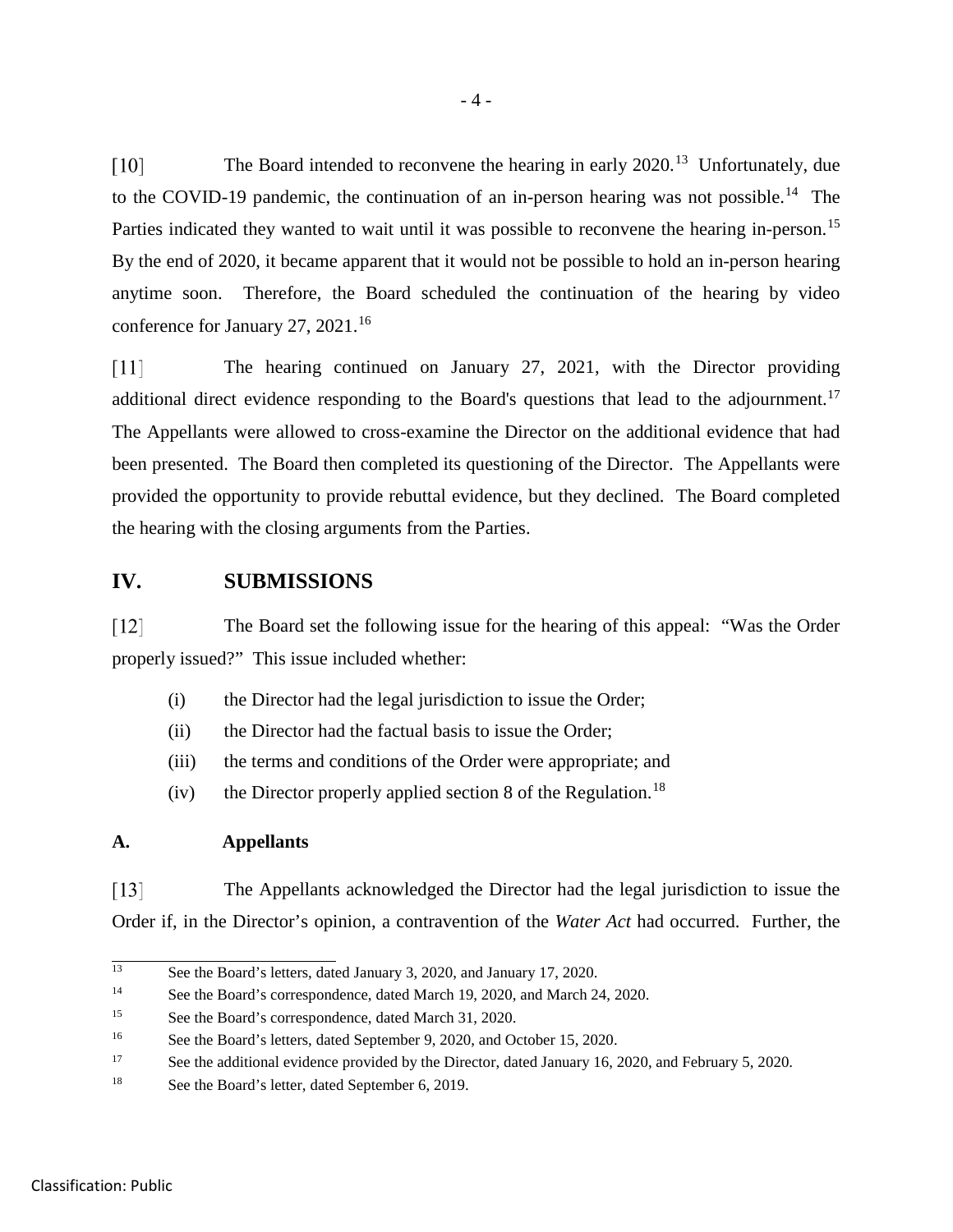Appellants acknowledged if the Order was properly issued, then the terms and conditions of the Order were within the Director's authority.[19](#page-8-0)

 $\lceil 14 \rceil$ The focus of the Appellants' argument was the Director had not properly applied section 8 of the Regulation. Specifically, the Appellants argued that, as they were no longer members of the Co-op, they were no longer entitled to receive water from the municipal water supply provided by the Co-op. According to the Appellants, to be entitled to receive water from the Co-op, they must be members of the Co-op and merely being a landowner in the subdivision was insufficient. As they withdrew their membership in 2016, which according to the Provincial Court and Court of Queen's Bench they were entitled to do, they were not members.<sup>20</sup> Further, they pointed to the fact the Co-op physically disconnected them from the water supply, making it impossible for them to get water from the municipal water supply.

 $\lceil 15 \rceil$ The Appellants argued for a plain language reading of whether they were "entitled to receive" water from the Co-op.<sup>[21](#page-8-2)</sup> According to the Appellants, the "...plain and ordinary meaning of the word 'entitled' is 'having a right to certain benefits or privileges.'"<sup>[22](#page-8-3)</sup> The Appellants stated section 21 of the *Water Act* guarantees them the right to divert groundwater for their household purposes. They accepted that section 8 of the Regulation limits that right where they were entitled to water from a municipal water supply. However, the Appellants argued any entitlement to water from the Co-op was dependent on membership in the Co-op, and since they were no longer members, they were not entitled to water.

<span id="page-8-0"></span> $\overline{19}$ <sup>19</sup> See the Appellants' Initial Submission, dated September 20, 2019, at paragraphs 27 and 29. The Appellants noted the terms and conditions of the Order were at odds with their desire to use the Well for a geothermal heating project, and indicated they still wished to pursue this project. The Board notes the Director stated there was currently no application before AEP for the Appellants' geothermal project, and the last application by the Appellants was deemed incomplete and closed (rejected) on July 18, 2019.

<span id="page-8-1"></span><sup>20</sup> See *Elbow River Estates Co-operative Ltd.* v. *Abraham* (29 October 2018) Calgary P1790103651 (ABPC) at Director's Record, dated January 22, 2019, at Tab 27.4, and *Elbow River Estates Co-operative Ltd.* v. *Abraham* (20 June 2019) Calgary 1801-16692 (ABQB) at Director's Supplemental Record, dated September 11, 2019, at Tab 6..

<span id="page-8-2"></span><sup>21</sup> See Appellants' Initial Submission, dated September 20, 2019, at paragraph 35. The Appellants cite *R.* v*. I.(D.)* 2012 SCC 5.

<span id="page-8-3"></span><sup>22</sup> Appellants' Initial Submission, dated September 20, 2019, at paragraph 36, citing Merriam Webster's Dictionary, online, *sub verbo* "entitled."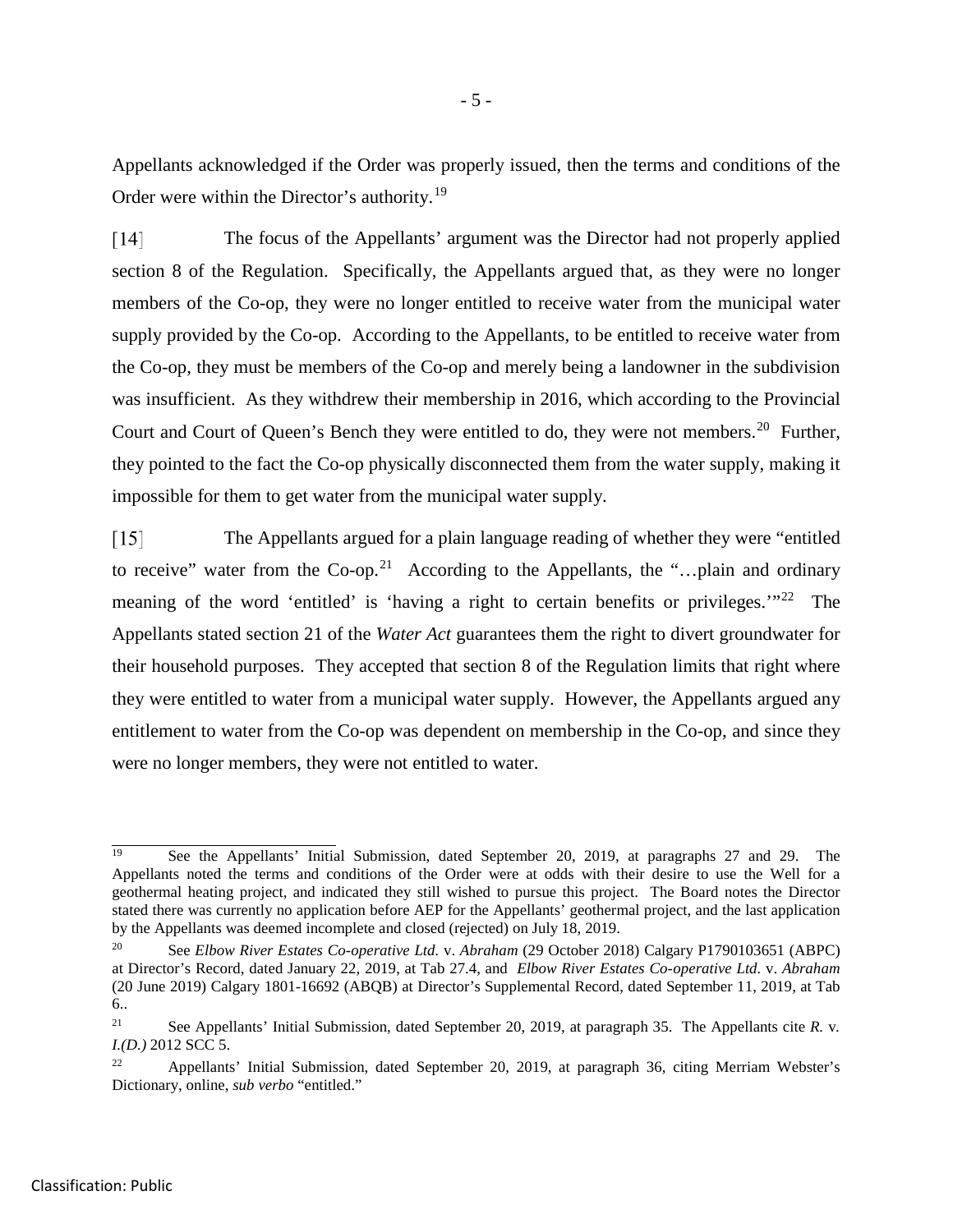$\lceil 16 \rceil$ The Appellants argued the *Water Act* "…is intended to promote conservation and wise use ..." of water, and in this case "...there is no concern about the Appellants 'double dipping' in respect of the water they receive as they do not have access to the [Co-op's] water supply."<sup>23</sup> The Appellants pointed to the "...safeguard against excessive consumption built in the [*Water Act*] itself…" whereby the amount of water a household user is entitled to take is limited.<sup>24</sup> Further, the Appellants stated they were not endangering the Co-op's water supply as their well was completed in a different aquifer.<sup>[25](#page-9-2)</sup>

 $[17]$ The Appellants stated that on a number of occasions, they were advised the Coop's water production capacity was being exceeded by the demand for water. According to the Appellants, removing their property from the Co-op would be beneficial to the members of the Co-op "…without any negative impact to the purpose of the [*Water Act*]."[26](#page-9-3)

 $[18]$ The Appellants argued there would be no harm to the public good or the purposes of the *Water Act* if the Board recommended setting aside the Order and allowing the Appellants to use the Well for household purposes. <sup>[27](#page-9-4)</sup>

 $[19]$ The Appellants stated the Order was improperly issued based on an incorrect interpretation of section 8 of the Regulation. As a result, the Appellants submitted the Board should recommend to the Minister of Environment and Parks (the "Minister") that the Director's decision to issue the Order should be set aside.

## **B. Director**

 $[20]$ The Director stated he had jurisdiction under section 135(1) of the *Water Act* to issue the Order.<sup>[28](#page-9-5)</sup> The Director noted the Appellants admitted the Director had the jurisdiction to

<span id="page-9-0"></span> $23$ Appellants' Initial Submission, dated September 20, 2019, at paragraphs 47 and 48.

<span id="page-9-1"></span><sup>24</sup> Appellants' Initial Submission, dated September 20, 2019, at paragraph 49.

<span id="page-9-2"></span><sup>25</sup> Appellants' Initial Submission, dated September 20, 2019, at paragraph 50.

<span id="page-9-3"></span><sup>&</sup>lt;sup>26</sup> Appellants' Initial Submission, dated September 20, 2019, at paragraph 53. See Director's Submission, dated September 30, 2019, at paragraphs 147 and 148. The Director indicated there have been no exceedances of the limits in the Co-op's Water Licences. The Director believed the Appellants might be referring to the treatment capacity of the Co-op's water treatment plant, rather that its diversion limit.

<span id="page-9-4"></span><sup>27</sup> Appellants' Initial Submission, dated September 20, 2019, at paragraph 54.

<span id="page-9-5"></span><sup>28</sup> Director's Submission, dated September 30, 2019, at paragraph 43. Section 135(1) of the *Water Act*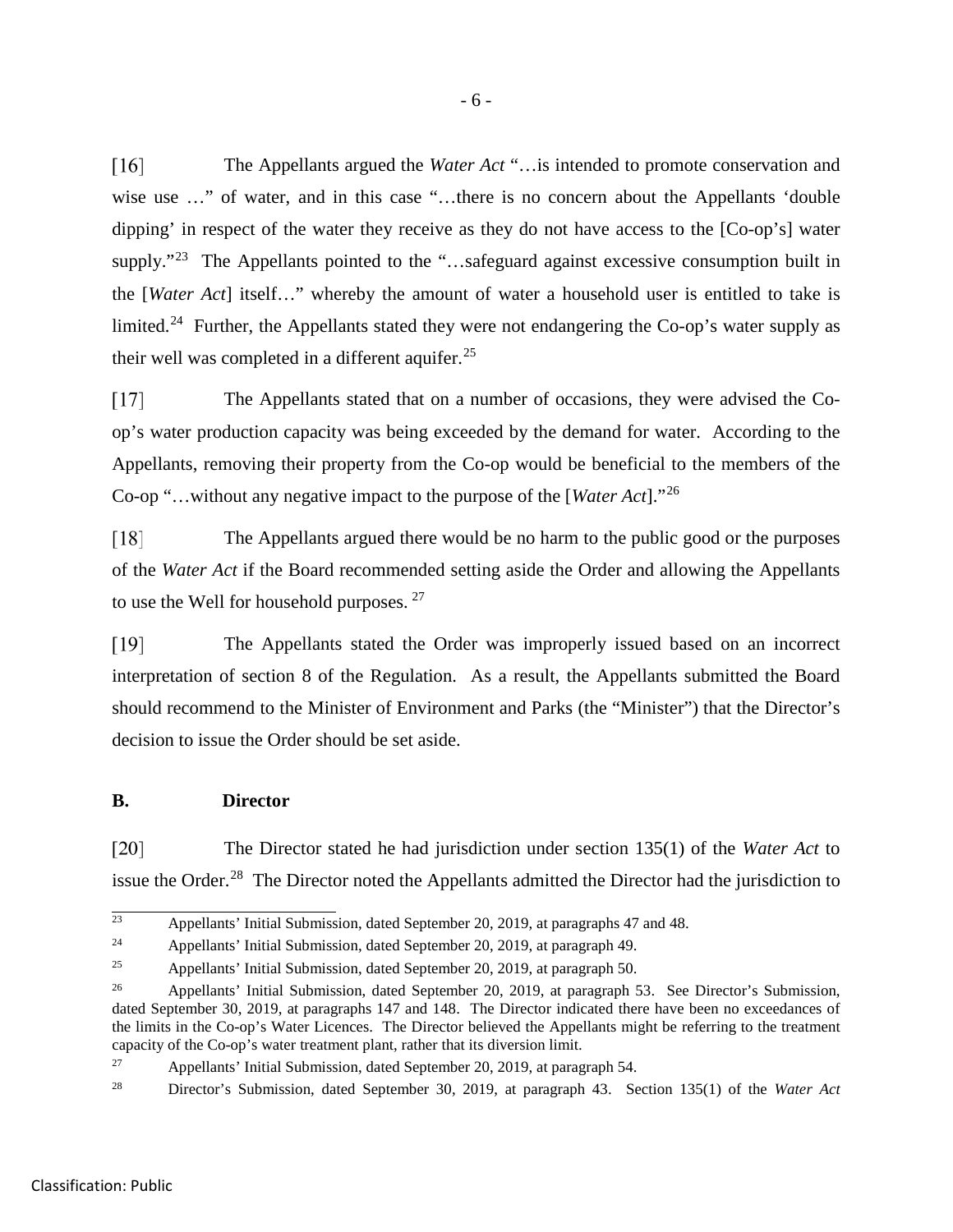issue the Order.<sup>29</sup> The Director was of the opinion the Appellants contravened section 49(1) of the *Water Act* by commencing or continuing the diversion of water without a water licence or without otherwise being authorized to divert water under the *Water Act*. [30](#page-10-1)

The Director noted the *Water Act* "…sets out the regulatory scheme for the  $[21]$ conservation and protection of water including groundwater on and under all lands in Alberta regardless of land ownership."[31](#page-10-2) The Director pointed to the purposes of the *Water Act*, which is to "…support and promote the conservation and management of water, including the wise allocation and use of water…."[32](#page-10-3)

The Director argued the "…common law right to divert water for household  $\lceil 22 \rceil$ purposes has been expressly limited by the *Water Act*."[33](#page-10-4) According to the Director, this common law right has been codified in section 21(2) of the *Water Act*, which provides:

"Subject to subsection (3) and section 23 and any exemptions specified in the regulations, a person who owns or occupies land under which groundwater exists

(b) the need for Alberta's economic growth and prosperity;

 $\overline{a}$ 

provides: "The Director may issue an enforcement order to any person if, in the Director's opinion, that person has contravened this Act, whether or not that person has been charged or convicted in respect of the contravention."

<span id="page-10-0"></span><sup>&</sup>lt;sup>29</sup> Director's Submission, dated September 30, 2019, at paragraph 44. See Appellants' Initial Submission, dated September 20, 2019, at paragraph 27.

<span id="page-10-1"></span><sup>30</sup> Director's Submission, dated September 30, 2019, at paragraph 45. Section 49(1) of the *Water Act*  provides: "Subject to subsection (2), no person shall (a) commence or continue a diversion of water for any purpose, or (b) operate a works, except pursuant to a licence unless it is otherwise authorized by this Act."

<span id="page-10-2"></span><sup>31</sup> Director's Submission, dated September 30, 2019, at paragraph 53.

<span id="page-10-3"></span><sup>32</sup> Director's Submission, dated September 30, 2019, at paragraph 54. Section 2 of the *Water Act* provides: "The purpose of this Act is to support and promote the conservation and management of water, including the wise allocation and use of water, while recognizing

<sup>(</sup>a) the need to manage and conserve water resources to sustain our environment and to ensure a healthy environment and high quality of life in the present and the future;

<sup>(</sup>c) the need for an integrated approach and comprehensive, flexible administration and management systems based on sound planning, regulatory actions and market forces;

<sup>(</sup>d) the shared responsibility of all residents of Alberta for the conservation and wise use of water and their role in providing advice with respect to water management planning and decision-making;

<sup>(</sup>e) the importance of working co‑operatively with the governments of other jurisdictions with respect to trans-boundary water management;

<sup>(</sup>f) the important role of comprehensive and responsive action in administering this Act."

<span id="page-10-4"></span><sup>33</sup> Director's Submission, dated September 30, 2019, at paragraph 60.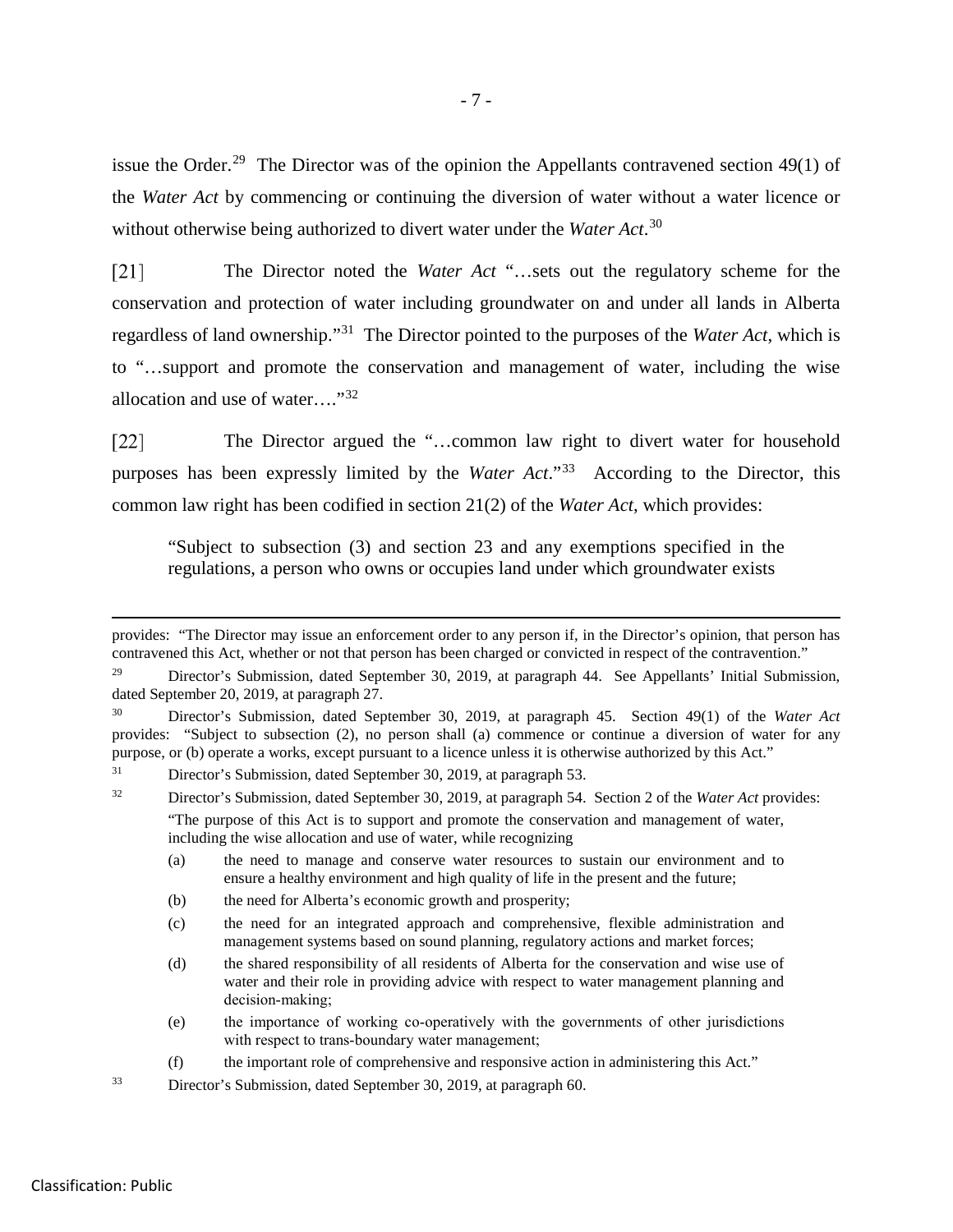- (a) has the right to commence and continue the diversion of the groundwater for household purposes, and
- (b) may not obtain a licence for the diversion of the groundwater for household purposes."<sup>[34](#page-11-0)</sup>

According to the Director, section 8 of the Regulation provides for an exception to section 21(2) of the *Water Act*. Section 8 of the Regulation states:

"A person who is entitled to receive or receives water under a licence that has been issued to another person for municipal purposes, including community water supply purposes, does not have the right to commence and continue the diversion of water under section 21 of the Act."

The Director argued that because of section 8 of the Regulation, "…the Appellants are prohibited from diverting water for household purposes under section 21 of the *Water Act* because they continue to be entitled to receive water under the licence issued to the Co-op."[35](#page-11-1) The Director went on to state that, as "…the Appellants purchased the property after the communal water system was established, they have never had a right to divert for household purposes under section 21 of the *Water Act*." [36](#page-11-2)

 $\lceil 23 \rceil$ The Director argued the ordinary meaning of section 8 of the Regulation "…is that the Appellants are not authorized to divert water for household purposes under section 21 of the *Water Act* because the Appellants are entitled to receive water under the licence issued … to the Co-op."[37](#page-11-3) The Director pointed to the fact "…the Appellants received water from the licence issued … to the Co-op for 17 years from September 1999 to June 2016 when the Appellants withdrew their membership from the Co-op."<sup>[38](#page-11-4)</sup>

 $[24]$ The Director stated:

<span id="page-11-0"></span> $\overline{34}$ Section 1(1)(x) of the *Water Act* provides: "In this Act, ... "household purposes" means the use of 1250 cubic metres of water per year per household for the purposes of human consumption, sanitation, fire prevention and watering of animals, gardens, lawns and trees." The Director stated sections 21(3) and 23 of the *Water Act* were not relevant to this appeal. See Director's Submission, dated September 30, 2019, at paragraph 64.

<span id="page-11-1"></span><sup>35</sup> Director's Submission, dated September 30, 2019, at paragraph 68.

<span id="page-11-2"></span><sup>36</sup> Director's Submission, dated September 30, 2019, at paragraph 70.

<span id="page-11-3"></span><sup>37</sup> Director's Submission, dated September 30, 2019, at paragraph 78.

<span id="page-11-4"></span><sup>38</sup> Director's Submission, dated September 30, 2019, at paragraph 80.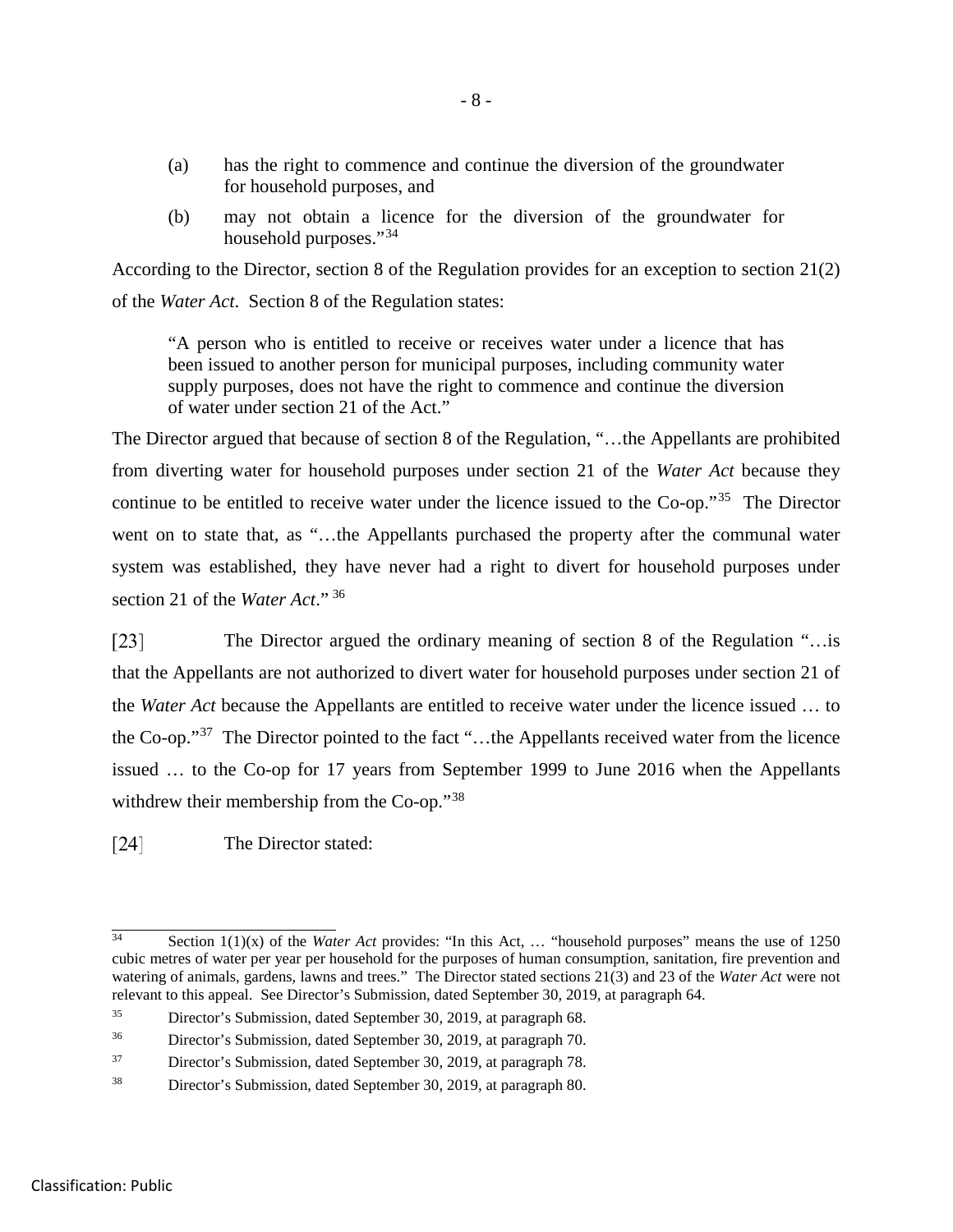"When section 8 of the [Regulation] is read in the entire context of the *Water Act*, its ordinary meaning is consistent with the purposes of the *Water Act* and supports [the Director's] role as regulator of water in Alberta.

The ordinary meaning of section 8 promotes wise allocation and use [of water] by preventing persons who are entitled to or receive water from communal water systems from diverting water for household purposes pursuant to section 21 of the *Water Act*."[39](#page-12-0)

 $\lceil 25 \rceil$ According to the Director, the voluntary withdrawal of the Appellants from the Co-op did not disentitle them to water under the Water Licences issued to the Co-op, and they have "an equitable and legal right to receive water from the Co-op." <sup>[40](#page-12-1)</sup> The Director stated:

"The Appellants' entitlement to receive water from the Co-op arises solely from their ownership of the property in the Elbow River Estates subdivision. The Appellants have the right to benefit from the Co-op water system without the need to satisfy any other substantive requirements or conditions...."<sup>[41](#page-12-2)</sup>

The Director discussed the two court decisions<sup>[42](#page-12-3)</sup> arising from the litigation  $\lceil 26 \rceil$ between the Appellants and the Co-op. According to the Director, the decision of the Provincial Court, as upheld by the Court of Queen's Bench, is consistent with the Director's interpretation of section 8 of the Regulation.<sup>[43](#page-12-4)</sup> Based on these court decisions, the Director stated it was clear the:

"…entitlement to receive water runs with the property owned by the Appellants' (sic) because it is located in the Elbow River Estates subdivision. The entitlement to water is not a personal right of the Appellants separate and apart from their ownership of the property.

Choosing not to exercise a right does not extinguish that right. Despite their voluntary withdrawal of their membership from the Co-op, the Appellants remain entitled to receive water from the Co-op.

Something more than the Appellants' voluntary withdrawal of their membership in the Co-op is required to extinguish the entitlement of the owner of that property

<span id="page-12-0"></span><sup>39</sup> Director's Submission, dated September 30, 2019, at paragraphs 84 and 85.

<span id="page-12-1"></span><sup>40</sup> Director's Submission, dated September 30, 2019, at paragraph 86.

<span id="page-12-2"></span><sup>41</sup> Director's Submission, dated September 30, 2019, at paragraph 87.

<span id="page-12-4"></span><sup>43</sup> Director's Submission, dated September 30, 2019, at paragraph 88. See Director's Submission, dated September 30, 2019, at paragraphs 89 to 92.

<span id="page-12-3"></span><sup>42</sup> See *Elbow River Estates Co-operative Ltd.* v. *Abraham* (29 October 2018) Calgary P1790103651 (ABPC) at Director's Record, dated January 22, 2019, at Tab 27.4, and *Elbow River Estates Co-operative Ltd.* v. *Abraham* (20 June 2019) Calgary 1801-16692 (ABQB) at Director's Supplemental Record, dated September 11, 2019, at Tab 6.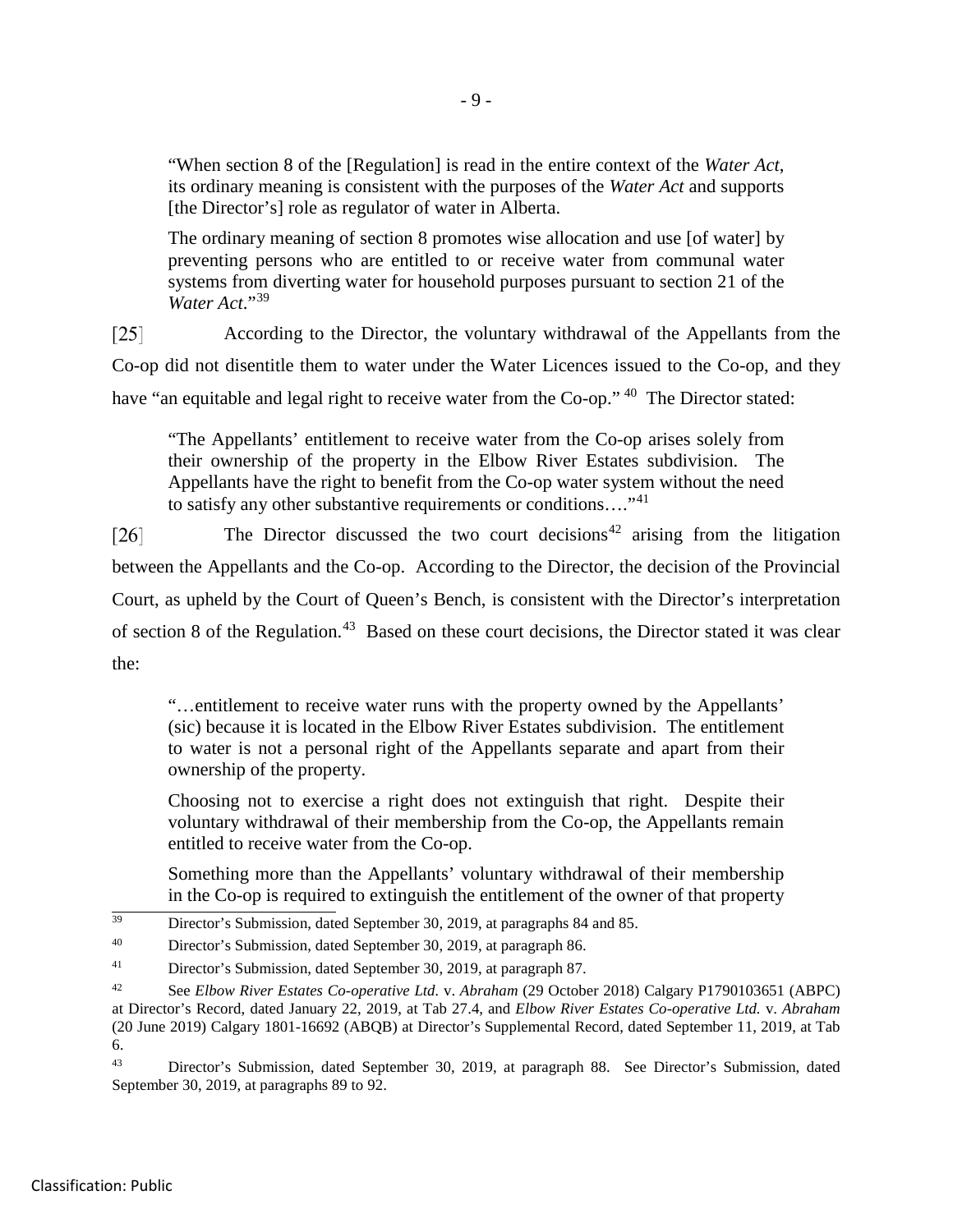to receive water from the Co-op. As such, when the Appellants sell their property, the entitlement to receive water from the Co-op transfers to the new property owners.…

Further, the Appellants' withdrawal [from the Co-op] does not change the purpose for which the community water system or the Co-op was created....

While it is not mandatory for the Appellants to re-join the Co-op, it is entirely their decision whether to exercise their right to receive water from the Co-op's water system or not. Their decision in this regard does not affect their **entitlement.**" (Emphasis added by the Board.)<sup>[44](#page-13-0)</sup>

In specific response to the Appellants' argument that they had withdrawn from the membership of the Co-op, the Director argued that was irrelevant.<sup>[45](#page-13-1)</sup>

According to the Director, interpreting section 8 of the Regulation in a manner  $\lceil 27 \rceil$ that would allow the Appellants to use the Well for domestic purposes would lead to an absurd result.[46](#page-13-2) The Director pointed out that, pursuant to section 27 of the *Water Act*, the Appellants' use of the Well would have a priority (the first right to water) over a person entitled to divert water pursuant to a water licence.<sup>[47](#page-13-3)</sup> This means the Appellants would have priority over the Coop.[48](#page-13-4)

 $[28]$ The Director stated allowing the Appellants to divert water under section 21 of the *Water Act* would disrupt the regulatory scheme and interfere with the Director's "…ability to manage the wise allocation and use of water in the public interest."<sup>[49](#page-13-5)</sup> According to the Director, "[p]roperty owners who are entitled to receive or receive water under licences issued for

<span id="page-13-0"></span> $\overline{44}$ Director's Submission. dated September 30, 2019, at paragraphs 93 to 95, 97, and 99.

<span id="page-13-1"></span><sup>&</sup>lt;sup>45</sup> Director's Submission, dated September 30, 2019, at paragraphs 137 and 138.

<span id="page-13-2"></span><sup>46</sup> Director's Submission, dated September 30, 2019, at paragraph 100.

<span id="page-13-3"></span><sup>47</sup> Director's Submission, dated September 30, 2019, at paragraphs 101 and 102. Section 27 of the *Water Act* provides:

<sup>&</sup>quot;A person who diverts water pursuant to section 21

<sup>(</sup>a) does not have priority with respect to another person who is diverting water pursuant to section 21, but

<sup>(</sup>b) has priority over a person who is entitled to divert water

<sup>(</sup>i) pursuant to an approval, licence or registration, or

<sup>(</sup>ii) that is authorized under this Act other than pursuant to section 21."

<span id="page-13-4"></span><sup>48</sup> Director's Submission, dated September 30, 2019, at paragraph 103.

<span id="page-13-5"></span><sup>49</sup> Director's Submission, dated September 30, 2019, at paragraphs 105.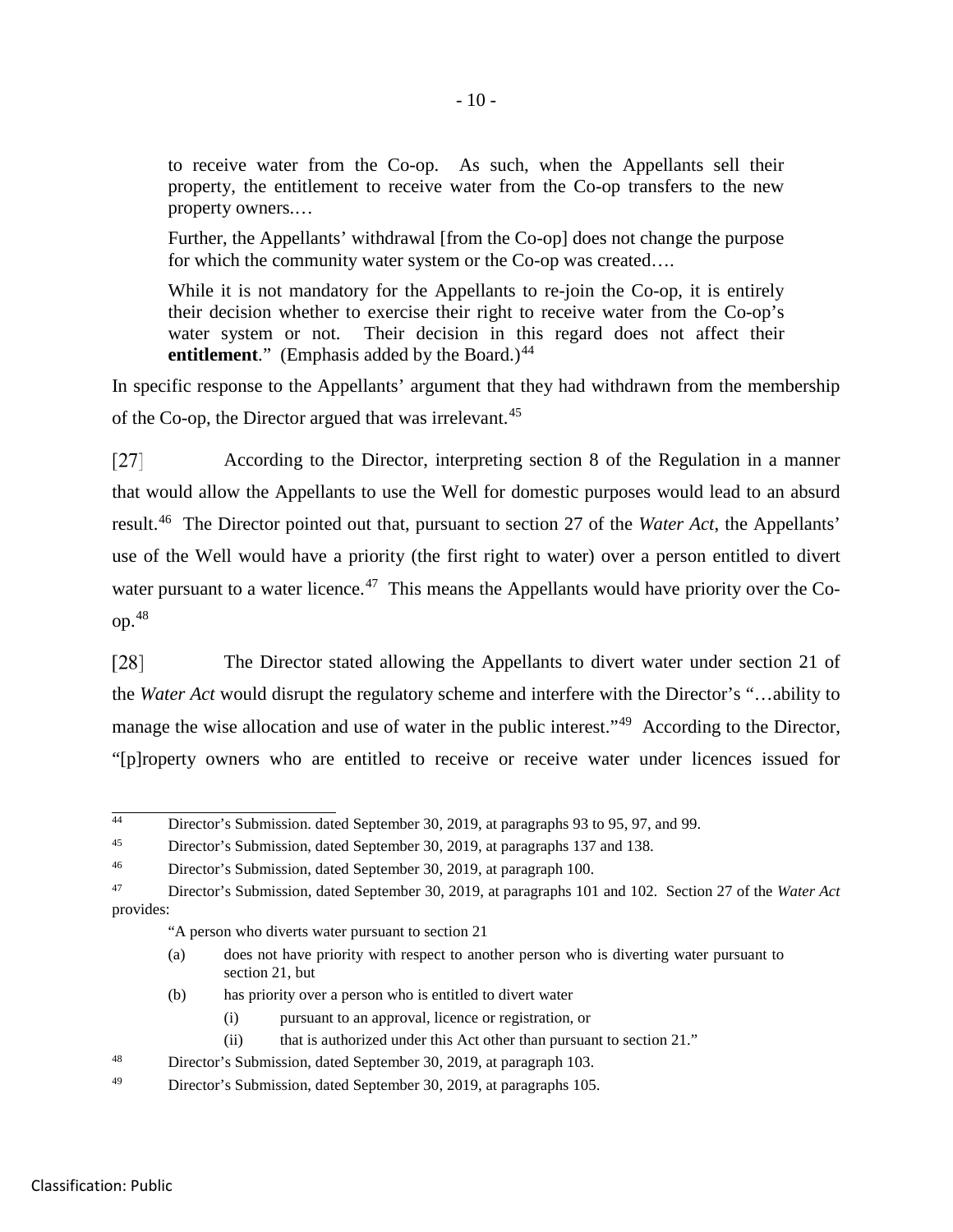municipal purposes would be incentivised to install water wells on their property…."[50](#page-14-0) The Director stated such an approach:

"…poses potential significant risks to the environment:

- (a) if persons on a communal water system are permitted to drill their own wells into the same aquifer and divert for household purposes, there is a risk of over pumping leading to damage to the aquifer and lower production capacity because of dewatering;
- (b) more people opting out of a communal treated water system could negatively [impact] septic fields if wells are not deep enough or properly constructed; [and]
- (c) [the Director's] experience is that persons tend to use more water if it is not metered and they are not paying for it."<sup>[51](#page-14-1)</sup>

With respect to the Appellants' argument they were in a different aquifer than the Co-op, the Director stated the Certificate of Analysis presented by the Appellants did not support this conclusion.[52](#page-14-2)

 $[29]$ The Director advised there were two legal options for the Appellants to secure a domestic water supply for their property. The first was they "…can exercise their right to receive water from the Co-op."[53](#page-14-3) According to the Director, "…the Appellants have a substantive right to receive water from the Co-op, [and] the steps required to exercise that right are procedural in nature only."[54](#page-14-4) The Director stated this substantive right to water only required the Appellants become members of the Co-op and then request the Co-op open the service connection valve.<sup>55</sup> Further, the Director stated the Appellants did not present any "…evidence" that there are any material obstacles to becoming members of the Co-op if they choose to do so."[56](#page-14-6)

<span id="page-14-0"></span> $\overline{50}$ <sup>50</sup> Director's Submission, dated September 30, 2019, at paragraph 105.

<span id="page-14-1"></span><sup>51</sup> Director's Submission, dated September 30, 2019, at paragraph 106.

<span id="page-14-2"></span><sup>52</sup> Director's Submission, dated September 30, 2019, at paragraphs 145 and 146.

<span id="page-14-3"></span><sup>53</sup> Director's Submission, dated September 30, 2019, at paragraph 111.

<span id="page-14-4"></span><sup>54</sup> Director's Submission, dated September 30, 2019, at paragraph 112.

<span id="page-14-5"></span><sup>55</sup> Director's Submission, dated September 30, 2019, at paragraph 114.

<span id="page-14-6"></span><sup>56</sup> Director's Submission, dated September 30, 2019, at paragraph 113.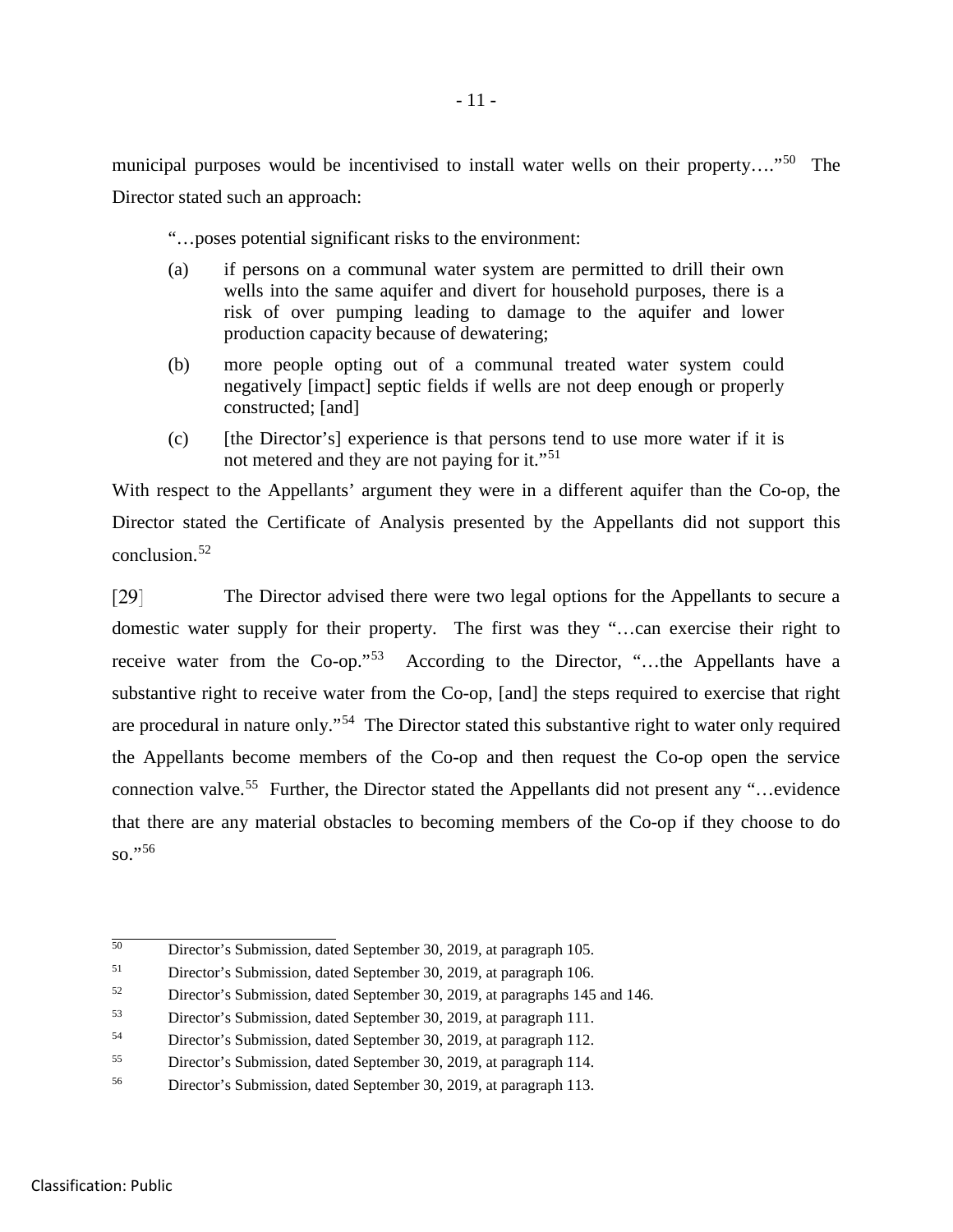$\lceil 30 \rceil$ According to the Director, the second option that was available to the Appellants was to "…continue to use a cistern for potable water and truck water from Calgary or … look for another approved water system near their property."<sup>57</sup> The Director stated:

"There is no evidence that obtaining water by trucking in from Calgary [and] operating a cistern is not a viable source of potable water for the Appellant[s].

Further there is [no] evidence that hauling water is any less economical than becoming members of the Co-op and connecting to the Co-op water system."[58](#page-15-1)

 $\lceil 31 \rceil$ With respect to the "serious issue" between the Appellants and the Co-op, the Director argued the Board was not the proper forum for the dispute. Instead, according to the Director, the Appellants have remedies available to them under the *Rural Utilities Act*, R.S.A. 2000, c. R-21, and they have not used this remedy. The Director noted, "[t]here is no evidence that at any time the Appellants requested the Director of Rural Utilities to hold an inquiry into the affairs of the Co-op…."[59](#page-15-2) According to the Director, "…it is more appropriate for the 'serious issues' between the Appellants and the Co-op to be dealt with by the existing mechanism established for this purpose under the *Rural Utilities Act*…."[60](#page-15-3) The Director also noted the Appellants were undoubtedly aware of the *Rural Utilities Act* because they used that statute as the basis upon which to withdraw from their membership in the Co-op.<sup>[61](#page-15-4)</sup>

Turning to the question of whether the terms and conditions of the Order were  $\lceil 32 \rceil$ appropriate, the Director argued they were reasonable and pointed to the concession by the Appellants that, if the Board found the Order was properly issued, then the terms and conditions of the Order were appropriate, but for the dates. $62$ 

 $\lceil 33 \rceil$ The Director submitted the Order was properly issued and the terms and conditions were reasonable. Based on this, the Director asked the Board recommend to the Minister that the appeal be dismissed.

<span id="page-15-0"></span> $\overline{57}$ Director's Submission, dated September 30, 2019, at paragraph 116.

<span id="page-15-1"></span><sup>58</sup> Director's Submission, dated September 30, 2019, at paragraphs 119 and 120.

<span id="page-15-2"></span><sup>59</sup> Director's Submission, dated September 30, 2019, at paragraph 127.

<span id="page-15-3"></span><sup>60</sup> Director's Submission, dated September 30, 2019, at paragraph 130. See also Director's Submission, dated September 30, 2019, at paragraphs 133 to 136.

<span id="page-15-4"></span><sup>61</sup> Director's Submission, dated September 30, 2019, at paragraph 132.

<span id="page-15-5"></span> $62$  Director's Submission, dated September 30, 2019, at paragraphs 139 to 141. See Appellants' Initial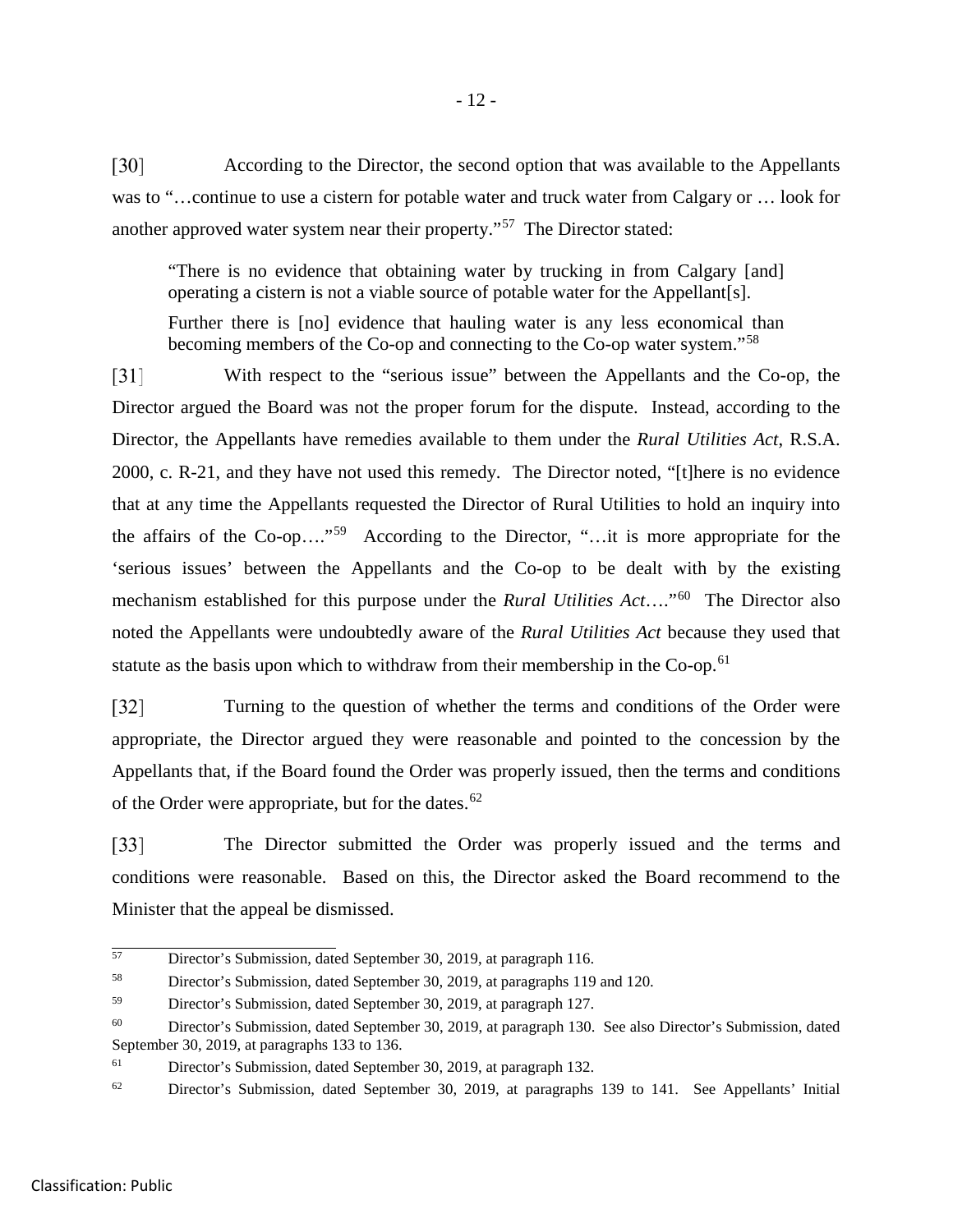#### **C. Appellants' Rebuttal**

 $\lceil 34 \rceil$ In response to the Director's argument that the "Appellants have an equitable and legal right to receive water" from the Co-op, the Appellants argued this "…analysis is fatally flawed as the Memorandum [of Association] makes clear that it is membership, not ownership of property, which is a precondition to obtain water from the [Co-op]."<sup>[63](#page-16-0)</sup>

#### $\lceil 35 \rceil$ The Appellants argued:

"It is an error to equate ownership and membership as membership rights associated with [ownership] are not absolute. In addition to the right of voluntary withdrawal recognized by the Provincial Court and affirmed on appeal, the *Rural Utilities Act* and Regulation specifically contemplate that a rural utility like the [Co-op] may terminate memberships or expel members."<sup>[64](#page-16-1)</sup>

According to the Appellants, an "…expelled member would certainly continue to be a landowner, but would no longer be entitled to receive services from the rural utility."<sup>65</sup> The Appellants stated, "The existence of provisions in the *Rural Utilities Act* dealing with the termination, expulsion, withdrawal, and cessation of membership make it clear that the relevant status to receive services is membership."<sup>[66](#page-16-3)</sup>

 $\lceil 36 \rceil$ The Appellants said, "It would be absurd to conclude that a landowner who was expelled from the membership of the [Co-op] would somehow still be 'entitled to' receive water from the [Co-op] despite the clear wording of the [Co-op's] Memorandum and bylaws."[67](#page-16-4) According to the Appellants, where a member is expelled from the Co-op, they would clearly have the legal right to divert water under section 21 for household purposes, as any entitlement

Submission, dated September 20, 2019, at paragraph 29.

<span id="page-16-0"></span><sup>63</sup> Appellants' Rebuttal Submission, dated October 7, 2019, at paragraphs 3 and 4, citing the Elbow River Estates Co-operative Ltd. Memorandum of Association, at section 1, Director's Record, dated September 22, 2019, at Tab 26.17.

<span id="page-16-1"></span><sup>64</sup> Appellants' Rebuttal Submission, dated October 7, 2019, at paragraph 5, citing the *Rural Utilities Act*, R.S.A. 2000, c. R-21 at sections 22(5)(b), 27(7)(b), and 22(11)(b), and the *Rural Utilities Regulation,* Alta. Reg. 151/2000 at section 18 of Schedule 3.

<span id="page-16-2"></span><sup>65</sup> Appellants' Rebuttal Submission, dated October 7, 2019, at paragraph 7.

<span id="page-16-3"></span><sup>66</sup> Appellants' Rebuttal Submission, dated October 7, 2019, at paragraph 8.

<span id="page-16-4"></span><sup>67</sup> Appellants' Rebuttal Submission, dated October 7, 2019, at paragraph 9.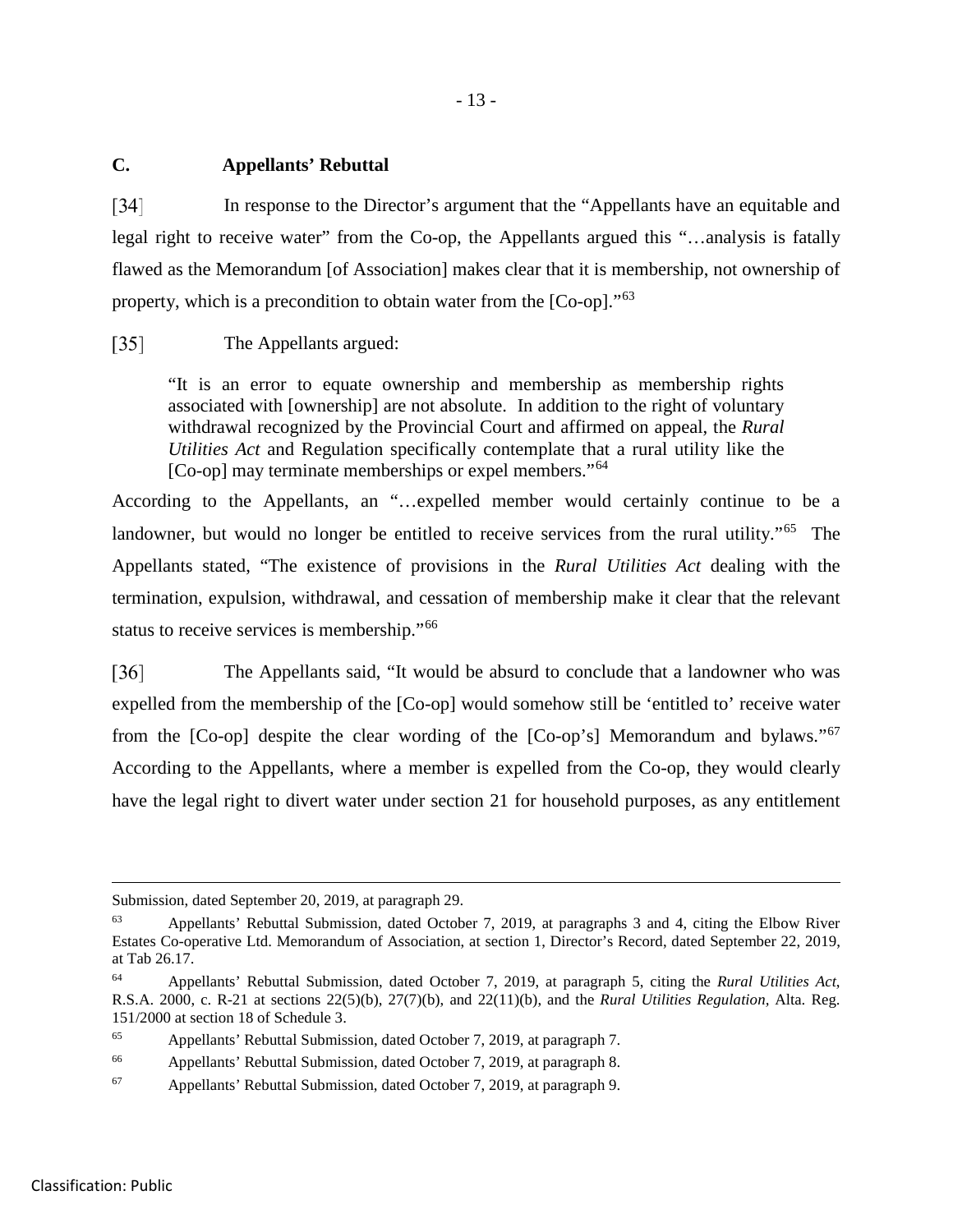to get water from the Co-op would be lost.<sup>68</sup> The Appellants submitted "...there is no principled reason to treat a member who was expelled from the [Co-op] any differently from a member who has withdrawn voluntarily."<sup>[69](#page-17-1)</sup>

The position of the Appellants was that they did not have the ability to access  $\left[37\right]$ water from a municipal water supply. Therefore, according to the Appellants, the Order was not properly issued, and the Board should recommend to the Minister that the Order be reversed.

#### **D. Additional Evidence of the Director**

 $\left[38\right]$ As previously discussed, as a result of the questioning of the Director by the Board at the public hearing, it was necessary to adjourn the hearing to allow the Director to locate additional evidence. This additional evidence was provided by the Director on January 17, 2020, and was dealt with when the hearing resumed (via videoconference) on January 27, 2021.

 $\lceil 39 \rceil$ The Director reviewed AEP files with respect to the two Water Licences held by the Co-op: *Water Act* Licences 00034575 and 00034574 (originally *Water Resources Act* Interim Licences 08117 and 16891, respectively). The Director concluded the Water Licences have a point of diversion in 6-11-24-3-W5M, which is the location of the wells providing the water to the Co-op. Further, the Director concluded the Water Licences have a point of use of "…all land parcels within the Subdivision boundary located within NW-1-24-3-W5[M], N½ 2, NE-3, [S]½-11, SW-12-24-3-W5M, regardless if the lands are subdivided into individual lots or not."[70](#page-17-2)

During the hearing in January 2021, the Director reviewed the additional  $[40]$ documents and attachments. He described how the Water Licences held by the Co-op were for municipal (subdivision supply) purposes, but that neither licence clearly identified the location where this purpose was to be conducted. The Director described how the Water Licences were

<span id="page-17-0"></span> $\overline{68}$ Appellants' Rebuttal Submission, dated October 7, 2019, at paragraph 10.

<span id="page-17-1"></span><sup>69</sup> Appellants' Rebuttal Submission, dated October 7, 2019, at paragraph 11.

<span id="page-17-2"></span><sup>&</sup>lt;sup>70</sup> Director's Letter, dated January 16, 2020, at page 1. See the various attachments to the Director's letter, which refer to  $N\frac{1}{2}$ -2-24-3-W5M.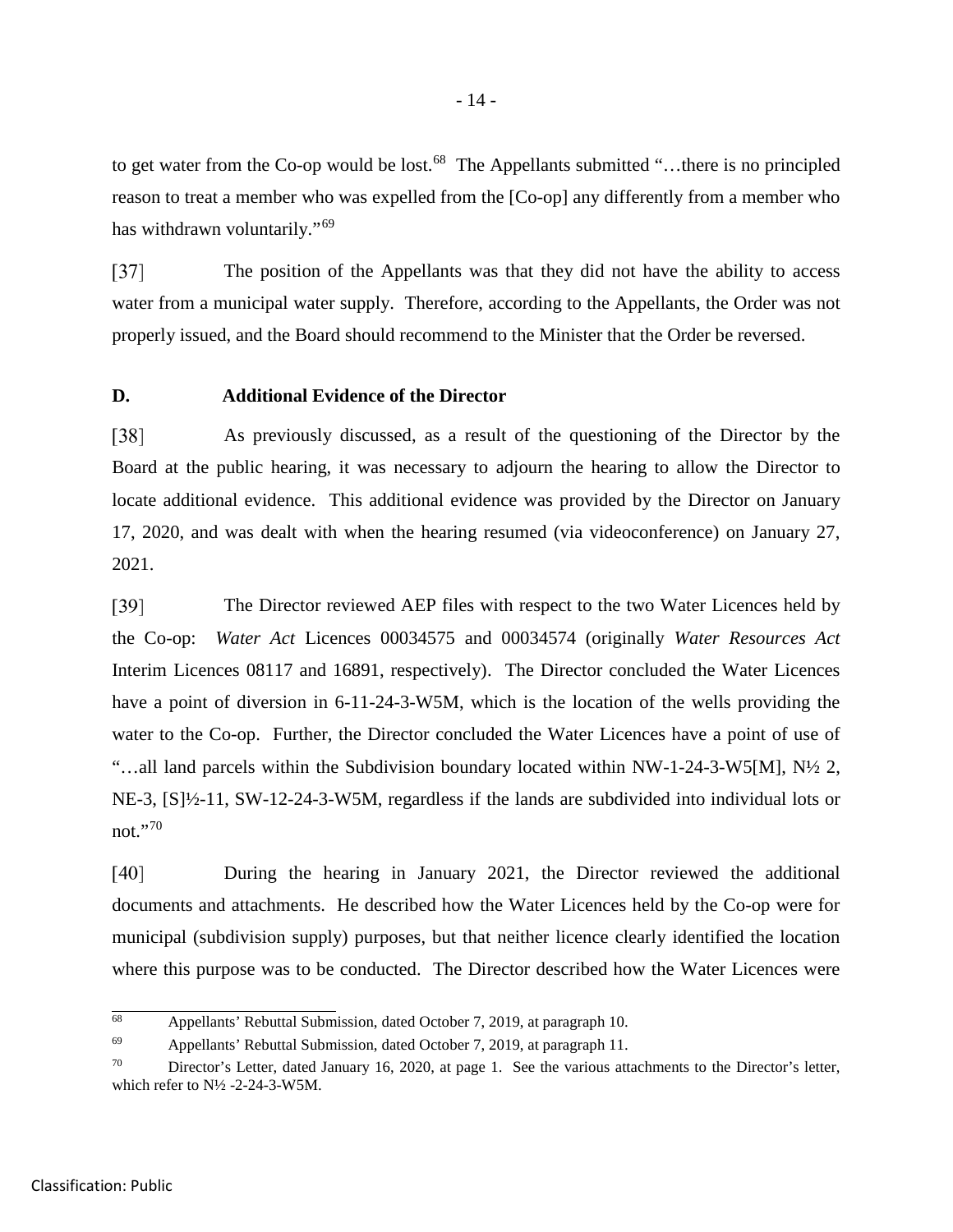appurtenant to an undertaking (a physical location) to supply a subdivision. He pointed to a memorandum dated August 17, 1972, entitled "Proposed Subdivision on Elbow River (Parts of NW 1, N2, S11 & SW12-24-3-W5)," that identified the subdivision which included the Appellants' land.<sup>71</sup> He described how the subdivision was developed in phases, eventually requiring more water to service all the lots, and how the Water Licences were amended to provide more water.<sup>72</sup> The Director reviewed a map of the subdivision that was attached to *Water Act Licence 00034575.*<sup>[73](#page-18-2)</sup> The map showed the proposed build-out of the subdivision as of 1984, and included the lands to the south, which would eventually be developed and would include the Appellants' property. [74](#page-18-3)

 $[41]$ The Director also provided a follow-up letter to the Board on February 7, 2020. The letter included two additional documents: the first being the application for a water licence dated October 18, 1979; and the second being a Preliminary Permit, dated April 29, 1974, authorizing the drilling of a test well "…to help determine the feasibility of obtaining a groundwater supply for a subdivision on the following land:  $S\frac{1}{2}$ -11 and  $N\frac{1}{2}$ -2 -24-3- $W5[M]...$ <sup>[75](#page-18-4)</sup> (emphasis in the original.)

# **V. ANALYSIS**

#### **A. Issue**

 $[42]$ The Board set the following issue for the hearing of this appeal: "Was the Order properly issued?" This issue included consideration of whether:

(i) the Director had the legal jurisdiction to issue the Order;

<span id="page-18-0"></span> $\overline{71}$ Director's Letter, dated January 16, 2020, at Tab 8.

The Board notes the Appellants' property is located within NE-2-24-3-W5M and is therefore included in the lands identified by the Director

<span id="page-18-1"></span><sup>72</sup> Director's Letter, dated January 16, 2020, at Tab 11.

<span id="page-18-2"></span><sup>73</sup> Director's Letter, dated January 16, 2020, at Tab 7.

<span id="page-18-3"></span><sup>&</sup>lt;sup>74</sup> This area is now bounded by Elbow River Drive to the north and west, Range Road 31 to the east, and Township Road 241 (Highway 8) to the south.

<span id="page-18-4"></span><sup>&</sup>lt;sup>75</sup> Director's Letter, dated February 5, 2020, at page 4. At this point in time, permission was required to drill a test well. The Board notes the Appellants' property is located within NE-2-24-3-W5M and is therefore included in the lands identified in the Preliminary Permit.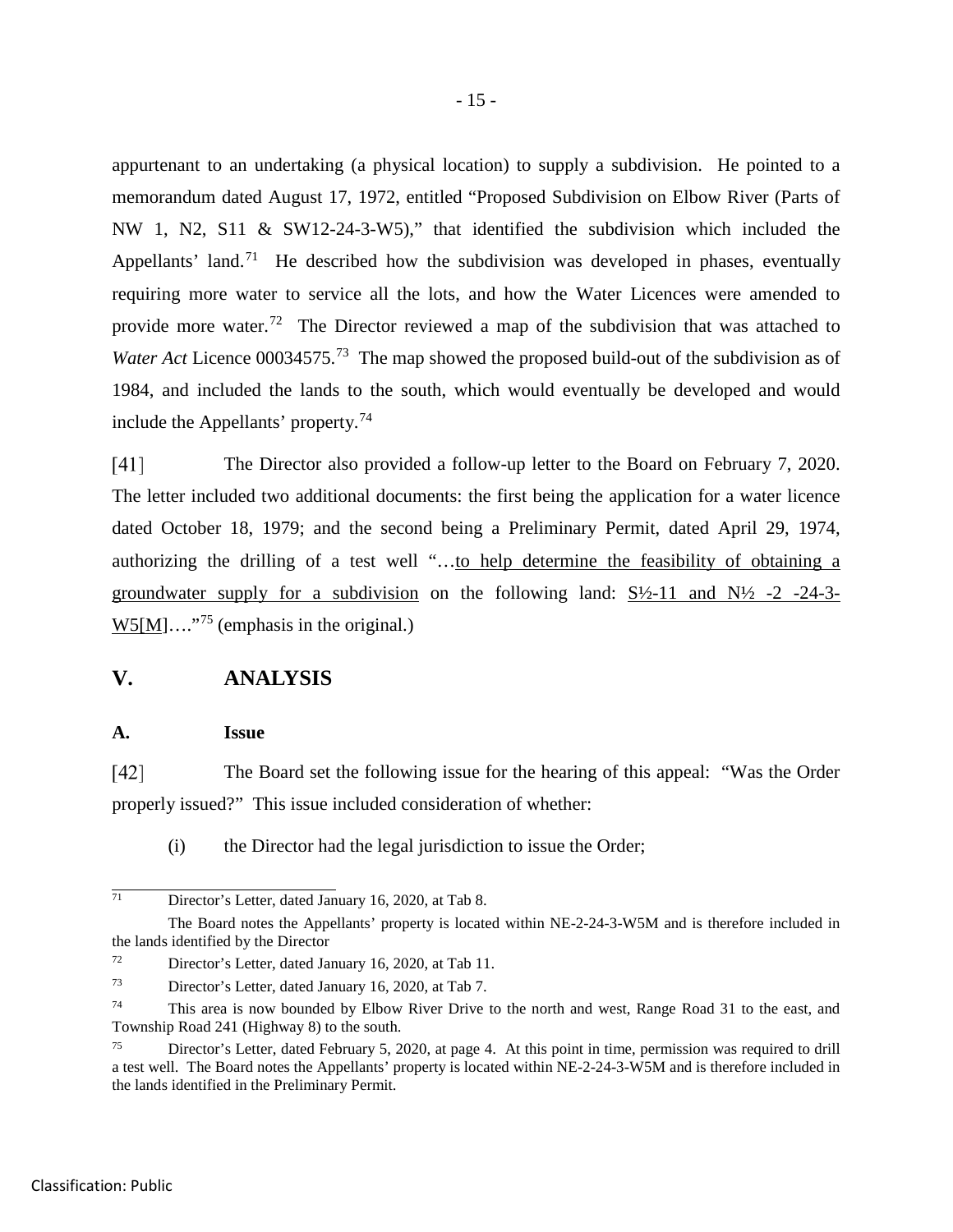- (ii) the Director had the factual basis to issue the Order;
- (iii) the terms and conditions of the Order were appropriate; and
- (iv) the Director properly applied section 8 of the Regulation.<sup>[76](#page-19-0)</sup>

 $[43]$ As previously stated, the Appellants acknowledged the Director had the legal jurisdiction to issue the Order if, in the Director's opinion, a contravention of the *Water Act* had occurred.[77](#page-19-1) Further, the Appellants acknowledged that, if the Order was properly issued, then the terms and conditions of the Order were within the Director's authority.<sup>[78](#page-19-2)</sup> Finally, the Parties were in substantial agreement as to the facts. Most importantly, the Appellants previously received water from the Co-op, and except for the Co-op disconnecting the Appellants from the water supply when the Appellants withdrew their membership, they were physically able to get water from the Co-op.<sup>[79](#page-19-3)</sup>

 $[44]$ Therefore, the focus of the Appellants' argument was whether the Director had properly applied section 8 of the Regulation. The basis of the Appellants' argument was that, since they were no longer members of the Co-op, they were no longer entitled to receive water from the municipal water supply provided by the Co-op. The Appellants argued that to be "entitled" to receive water from the Co-op, they must be a member of the Co-op; merely being a landowner in the subdivision was insufficient. What the Board needs to determine is whether having access to a municipal water source, regardless of whether or not the Appellants actually access the water, is sufficient for section 8 of the Regulation to apply.

 $[45]$ Two legislative provisions are at issue in this appeal. Section  $21(2)(a)$  of the *Water Act* provides:

<span id="page-19-2"></span><sup>78</sup> See the Appellants' Initial Submission, dated September 20, 2019, at paragraphs 27 and 29.

<span id="page-19-0"></span> $\overline{76}$ See the Board's Letter, dated September 6, 2019.

<span id="page-19-1"></span><sup>77</sup> The Board notes the Director is authorized to issue the Order pursuant to section 135(1) of the *Water Act*, which provides: "The Director may issue an enforcement order to any person if, in the Director's opinion, that person has contravened this Act, whether or not that person has been charged or convicted in respect of the contravention." Specifically, the Director was of the opinion the Appellants contravened section  $49(1)(a)$  of the *Water Act*, which provides: "...[N]o person shall (a) commence or continue a diversion of water for any purpose, ... except pursuant to a licence unless it is otherwise authorized by this Act."

<span id="page-19-3"></span><sup>&</sup>lt;sup>79</sup> Physically disconnecting the Appellants from the Co-op's water supply involves the closing of a valve – referred to as the service connection - at the edge of the Appellants' property. It is not an action that is permanent, and it can as easily be undone as it was done.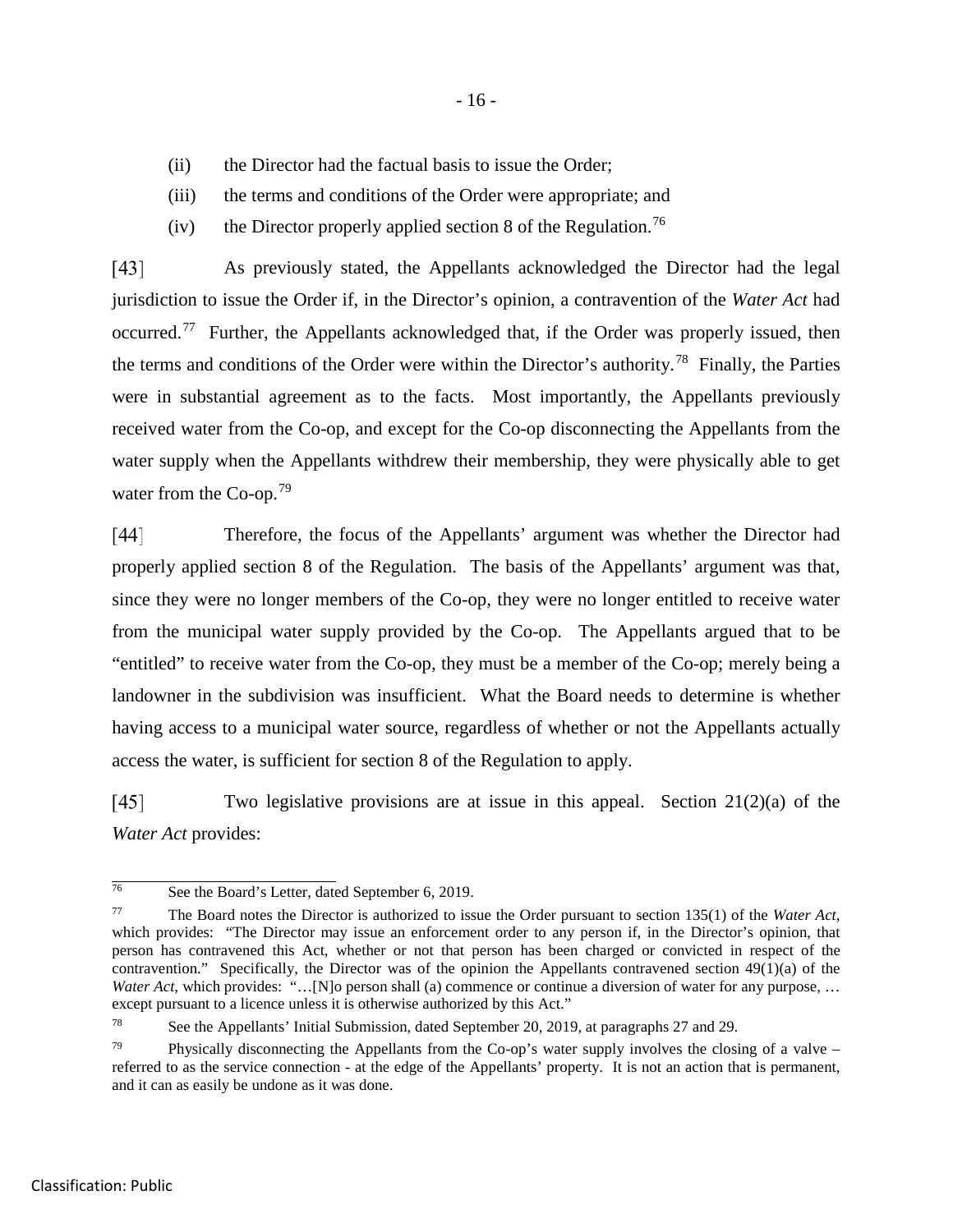"Subject to subsection (3) and section 23 and any exemptions specified in the regulations, a person who owns or occupies land under which groundwater exists: (a) has the right to commence and continue the diversion of the groundwater for household purposes…."

 $[46]$ Section 8 of the Regulation provides exceptions to the general application of section 21 of the *Water Act*. Section 8 of the Regulation states:

"A person who is entitled to receive or receives water under a licence that has been issued to another person for municipal purposes, including community water supply purposes, does not have the right to commence and continue the diversion of water under section 21 of the Act."

 $[47]$ The right to access water as a riparian right under section 21 of the *Water Act* has been limited by section 8 of the Regulation. The Appellants acknowledged this limitation on their rights, but argued section 8 does not apply in these circumstances because they are not connected to a municipal water supply, namely the Co-op.

[48] The evidence disclosed a long history of animosity between the Appellants and the Co-op. However, this appeal is not the proper mechanism for resolving the complaints the Appellants and the Co-op have with each other. As noted by the Director, there appears to be a complaint mechanism available to the Appellants and the Co-op under sections 26 and 27 of the *Rural Utilities Act*. [80](#page-20-0) The Board is of the view the dispute between the Appellants and the Co-op

<span id="page-20-0"></span>

| 80 | Section 26 and 27 of the <i>Rural Utilities Act</i> provide: |                                                                                                                                |                                                                                                                     |  |
|----|--------------------------------------------------------------|--------------------------------------------------------------------------------------------------------------------------------|---------------------------------------------------------------------------------------------------------------------|--|
|    | "26"                                                         | The Director.                                                                                                                  |                                                                                                                     |  |
|    |                                                              | (a)                                                                                                                            | on written request signed by 3 members or 10% of the membership of the<br>association, whichever is the greater, or |  |
|    |                                                              | (b)                                                                                                                            | on the direction of the Minister,                                                                                   |  |
|    |                                                              | may hold an inquiry into the affairs of an association.                                                                        |                                                                                                                     |  |
|    | 27(1)                                                        | When it appears to the Minister from a report of the Director, made after investigation,<br>that the affairs of an association |                                                                                                                     |  |
|    |                                                              | (a)                                                                                                                            | are being mismanaged,                                                                                               |  |
|    |                                                              | (b)                                                                                                                            | are not being conducted in accordance with co-operative principles, or                                              |  |
|    |                                                              | (c)                                                                                                                            | are being conducted on an unsound basis,                                                                            |  |
|    |                                                              | the Minister may do all or any of the things referred to in subsection (2).                                                    |                                                                                                                     |  |
|    | (2)                                                          |                                                                                                                                | If subsection (1) applies, the Minister may do all or any of the following:                                         |  |
|    |                                                              | (a)                                                                                                                            | appoint the Director as the official director of the association;                                                   |  |
|    |                                                              | (b)                                                                                                                            | direct the Director to call a general meeting of the association;                                                   |  |
|    |                                                              | (c)                                                                                                                            | cancel the incorporation of the association."                                                                       |  |
|    |                                                              |                                                                                                                                |                                                                                                                     |  |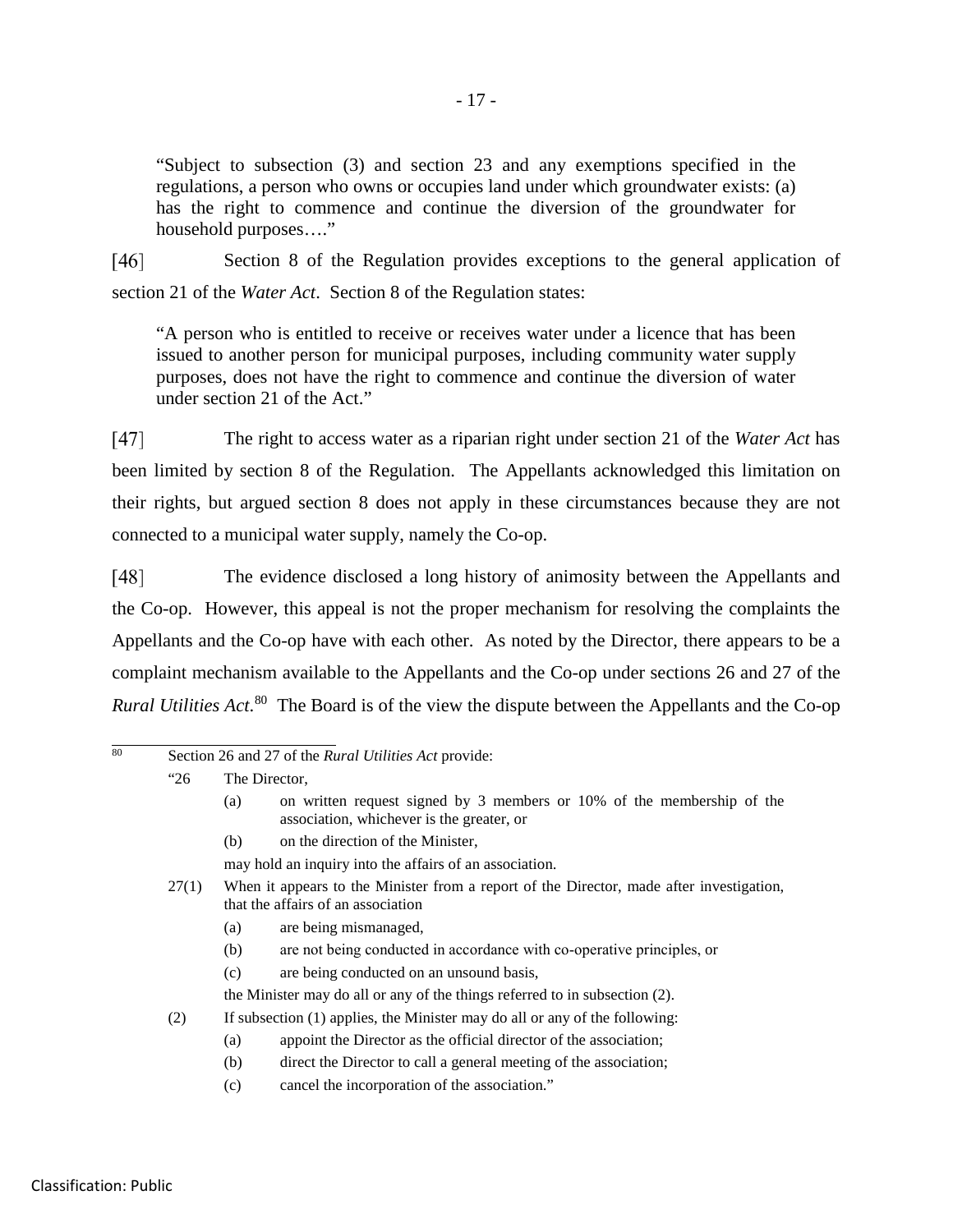and the complaint mechanism that may be available to them is irrelevant to the issues in this appeal.

 $[49]$ The Appellants, as recipients of the Order, had a right to appeal the Order, and the issue before the Board is the proper interpretation of the *Water Act* and the Regulation.

 $\lceil 50 \rceil$ The Appellants argued the plain reading of the *Water Act* and the Regulation is that, because they withdrew their membership in the Co-op, they were no longer "entitled to receive water" from the Co-op. The Board does not accept this argument. In the Board's view, the Appellants' reading of the *Water Act* and the Regulation is inconsistent with reading the *Water Act* and associated regulations as a whole.

 $\lceil 51 \rceil$ Section 21 of the *Water Act* clearly recognizes there are exceptions to the general rule of riparian rights. These exceptions are identified in the Regulation as stated in section 8.

 $\lceil 52 \rceil$ The question before the Board is whether the Appellants have access to a municipal water source. The Parties agreed, and the Board concurs, the Co-op provides municipal water services to the subdivision in which the Appellants reside. The Appellants originally received water services from the Co-op when they moved into the area, but due to some disagreement between the Appellants and the Co-op, the Appellants opted out of the Co-op and no longer receive water from the Co-op.

 $\left[53\right]$ As the Co-op explained at the hearing, the water services can be easily reconnected for the Appellants. No additional infrastructure or work would be required, except to reconnect the service connector at the Appellants' property. This clearly indicates municipal water is available to the Appellants through the Co-op.

 $[54]$ The Appellants chose to withdraw from the Co-op and obtain household water from other sources. They drilled the Well with the intent of using it for household purposes, but are now stating their intent to use the Well for a geothermal heating project. The Board notes the Appellants have been trucking water in from other sources and using a cistern system for their household water purposes, which they are entitled to do.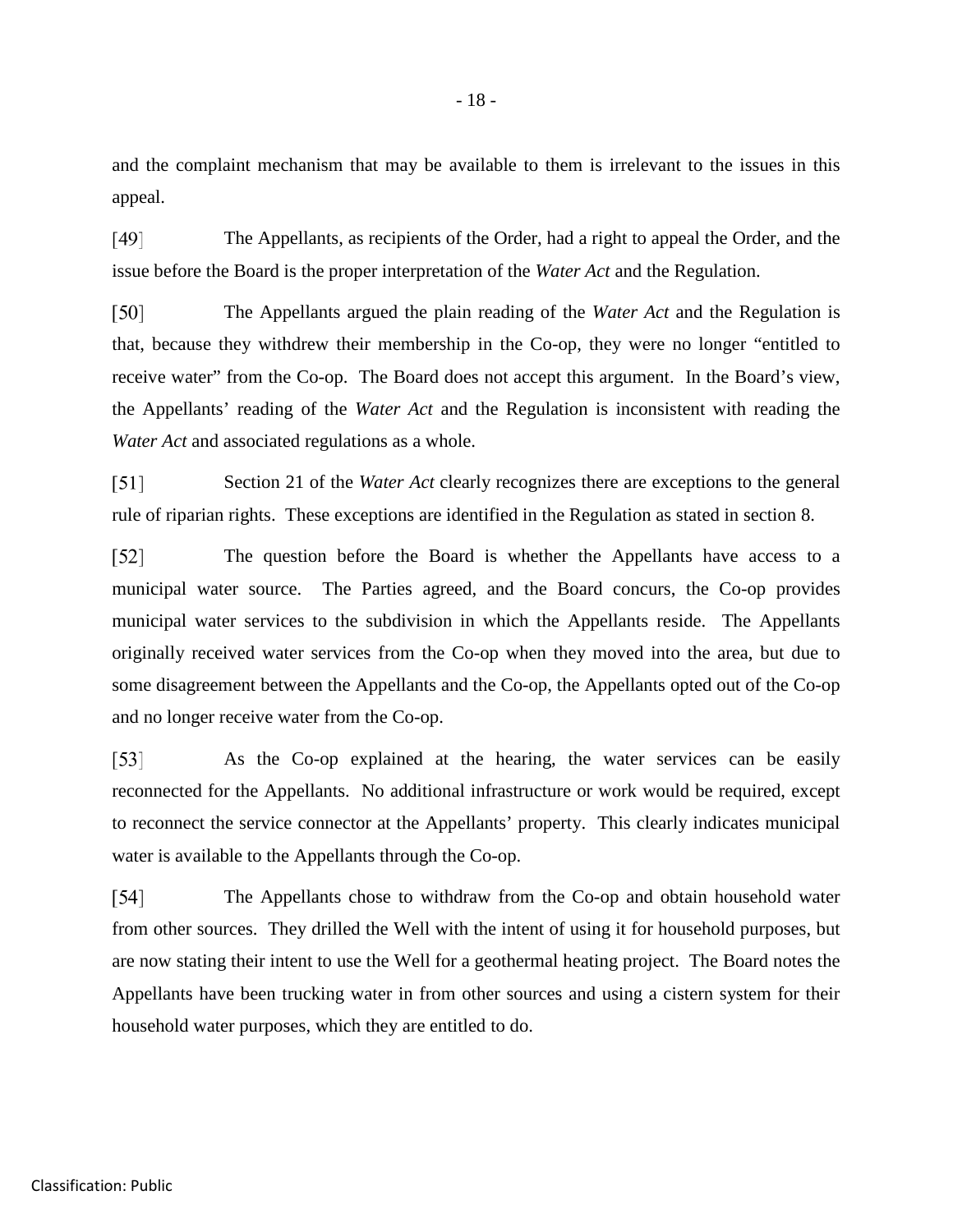$\lceil 55 \rceil$ Membership in the Co-op is not mandatory solely because a person owns property in the subdivision it serves. However, membership is required to obtain water services from the Co-op, and the Appellants chose to give up their membership in the Co-op. Choosing not to be a member is not the same as being not entitled to receive municipal water services.

Section 8 of the Regulation refers to a person who is entitled to receive water [56] under a licence issued to another person for municipal purposes, including community water supply. The Appellants are clearly entitled to receive water from a community water supply. Choosing to not continue use of the Co-op water services does not change the fact the Appellants have the right to receive the water. Reading the section in any other way would lead to absurd results.

There are three important policy reasons for the prohibition in section 8 of the  $\lceil 57 \rceil$ Regulation against the right to divert water for household purposes. The first is the protection of the quantity of the water resource. On its own, the Appellants' use of the water resource does not appear to be significant. However, if every lot owner in the subdivision developed their own water well for household purposes, there would be significant stress put on the aquifer. The impact on the aquifer would be increased when the moderating effect of having to pay for water is removed. Every lot owner could take their full allotment of water as a household user for free. This would result in significantly larger volumes of water being taken on an annual basis. Regardless of the size of the community, this could have a significant effect on the aquifer.

 $[58]$ The second important policy reason is the protection of the quality of the water supply. In order to properly protect the water resource, water wells must be properly maintained. In the context of this subdivision, two properly licenced water wells serving the community will, in all likelihood, be properly maintained, whereas if there are 70 individual wells, there is a greater chance the water supply will become contaminated by an improperly maintained well.

The final important policy reason is to ensure a safe water supply for  $[59]$ communities. The water provided by the Co-op is treated through its water treatment system before being provided to its membership. Communal water supplies are subject to strict monitoring of water quality, reducing the risk of contaminated water being used in households.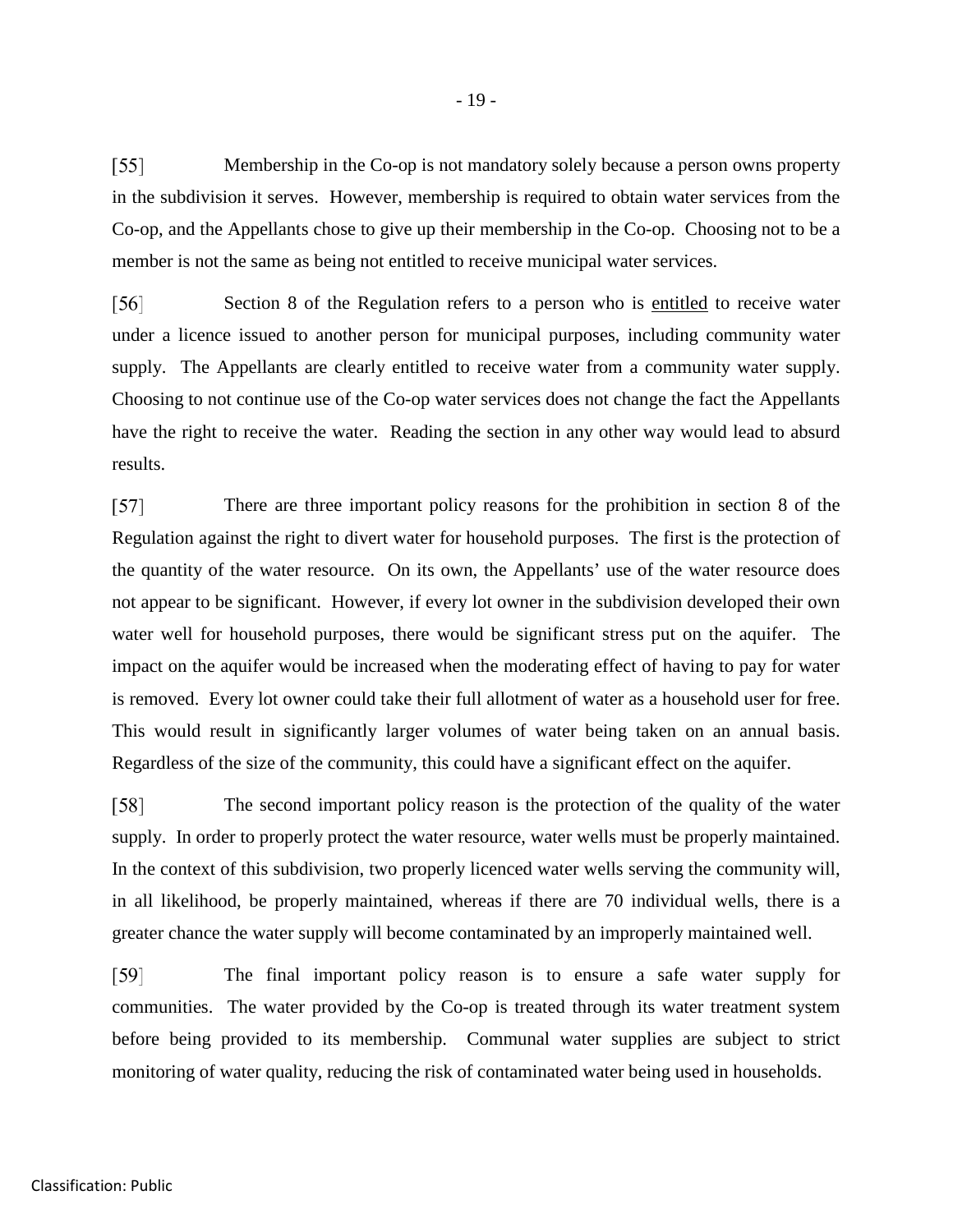[60] At the hearing, questions were raised regarding the appurtenance of the Water Licences.<sup>[81](#page-23-0)</sup> The Board is of the view the Director's interpretation of the historical document underlying the Water Licences is correct. While the Board is of the view the Director's interpretation that the Water Licences are appurtenant to the subdivision lands is correct, the Board also notes this may not be immediately apparent to someone viewing the Water Licences for the first time. The Board encourages the Director to amend the Water Licences to make it clear they are appurtenant to the land in question. The purpose of the Water Licences was to provide water to the subdivision. As such, the Water Licences are appurtenant to the subdivision lands. It is not surprising the Water Licences do not expressly identify the Appellants' property. The Appellants' property did not exist at the time the Water Licences were issued, but there was a clear intention the subdivision would be built out to develop the undivided land and that more lots – including the Appellants' lot – would come later. The same situation exists today. According to the evidence the undivided property associated with the subdivision is large enough to accommodate two more lots. Notably, there is sufficient allocation in the Water Licences to provide for two additional lots.

 $[61]$ The Co-op suggested it was free to provide water to anyone. The Board does not believe this to be correct. Under the Water Licences, those lot owners within the described properties are entitled to receive water from the Co-op, subject to meeting the terms set by the Co-op. If these terms are met, the Co-op cannot choose who will receive water. The entitlement to water is derived from the Water Licences, not determined by the Co-op.

 $[62]$ The purpose of the Water Licences is to provide water to the lots in the subdivision – the land to which the licences are appurtenant - for household purposes only. If the Co-op wishes to use water for any other purpose (i.e. selling water to be delivered by truck), or provide household water outside the described land locations in the Water Licences, the Co-op would be required to apply for an amendment to its Water Licences.

<span id="page-23-0"></span> $\overline{81}$ <sup>81</sup> See: ESRD 2014 Guidelines Regarding Appurtenance at Open.alberta.ca/dataset/c1bcfc26-f1bd-4c66-92f4- 8bc6572be37d/resource/59a52ba2-e41e-40b2-b76f-e81bb7491b0e/download/guidelinesregardingappurtenanceapr23-2014.pdf.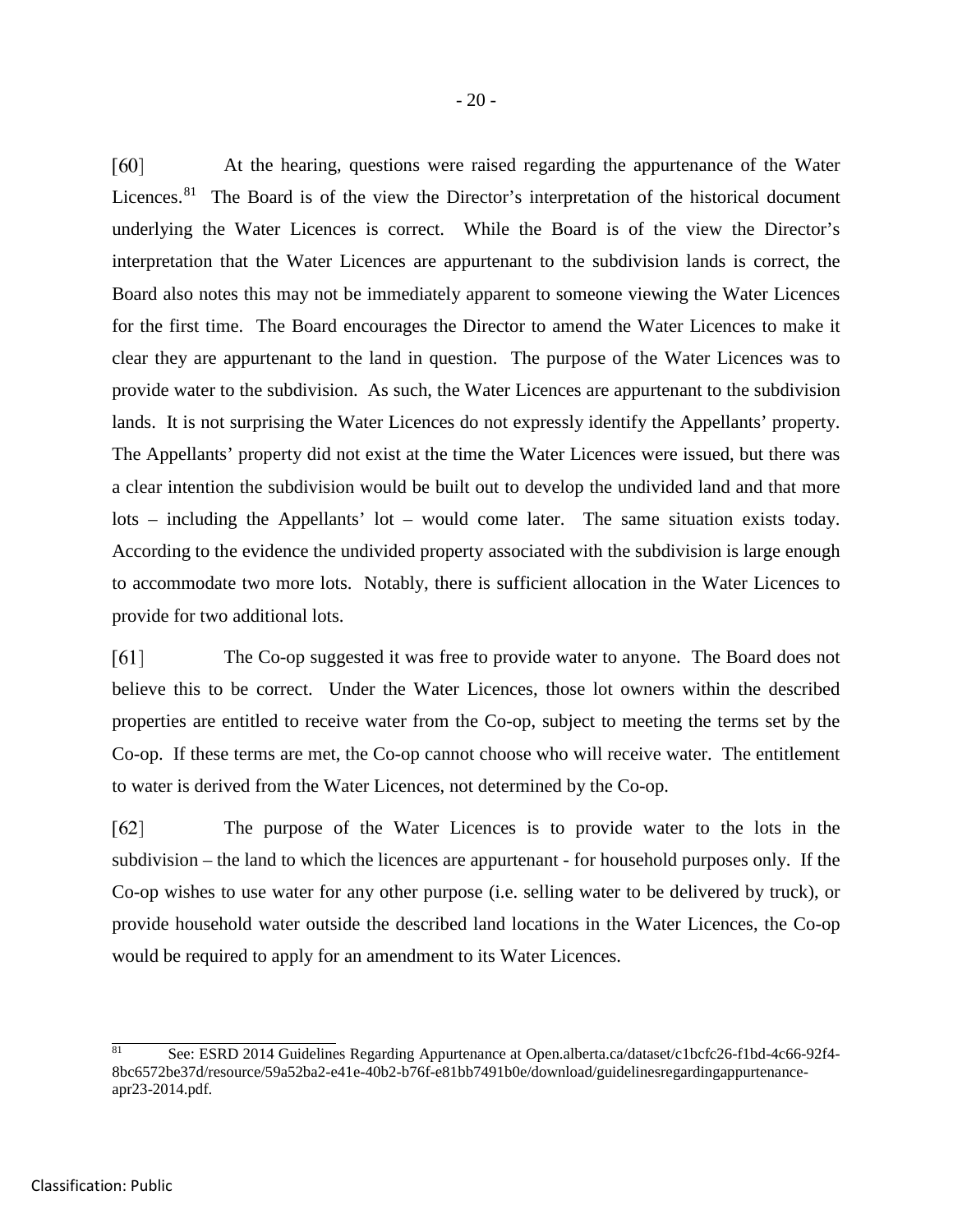$[63]$ The key to the Board's consideration is the Appellants' entitlement to water under the Water Licences. The Board's consideration has nothing to do with whether the Appellants are entitled to water under the authority of the Co-op. That is a separate matter between the Appellants and the Co-op. In reviewing the Water Licences and acknowledging the appurtenance of the Water Licences to the subdivision, the Board is of the view the Appellants are entitled to water from the point of diversion – the water wells – and delivered to their point of use – the service connection to their home. Their relationship with the Co-op and the conditions the Co-op places on them for the delivery of the water (e.g. membership in the Co-op) are irrelevant to the Board and the Director.

Under the *Water Act*, the Appellants are entitled to water under the Water [64] Licences. As the water from the Co-op is considered a municipal water source, the Appellants are prohibited by section 8 of the Regulation from taking water from their Well for household purposes under section 21 of the *Water Act*. By using the Well for household purposes, the Appellants have contravened section 49(1) of the *Water Act*<sup>[82](#page-24-0)</sup> and, therefore, the Director properly issued the Order under section 135(1) of the *Water Act*. [83](#page-24-1)

 $[65]$ The Appellants acknowledged that, if the Board found the Director correctly issued the Order, then the terms and conditions in the Order were within the Director's jurisdiction, except for the dates set to reclaim the Well and report to the Director. The Board agrees.

The Board notes that nothing in the Order compels the Appellants to use the water [66] from the municipal water supply from the Co-op for their household purposes, and nothing in the Order compels the Appellants to be a member of the Co-op. The Appellants are free to obtain water for their household purposes from another source (i.e. trucking water in), which is properly authorized under the *Water Act*. The Order only prohibits the Appellants from using the Well on their property for household purposes.

l

<span id="page-24-0"></span><sup>82</sup> Section 49(1) of the *Water Act* provides: "Subject to subsection (2), no person shall (a) commence or continue a diversion of water for any purpose, or (b) operate a works, except pursuant to a licence unless it is otherwise authorized by this Act."

<span id="page-24-1"></span>Section 135(1) of the *Water Act* provides: "The Director may issue an enforcement order to any person if, in the Director's opinion, that person has contravened this Act, whether or not that person has been charged or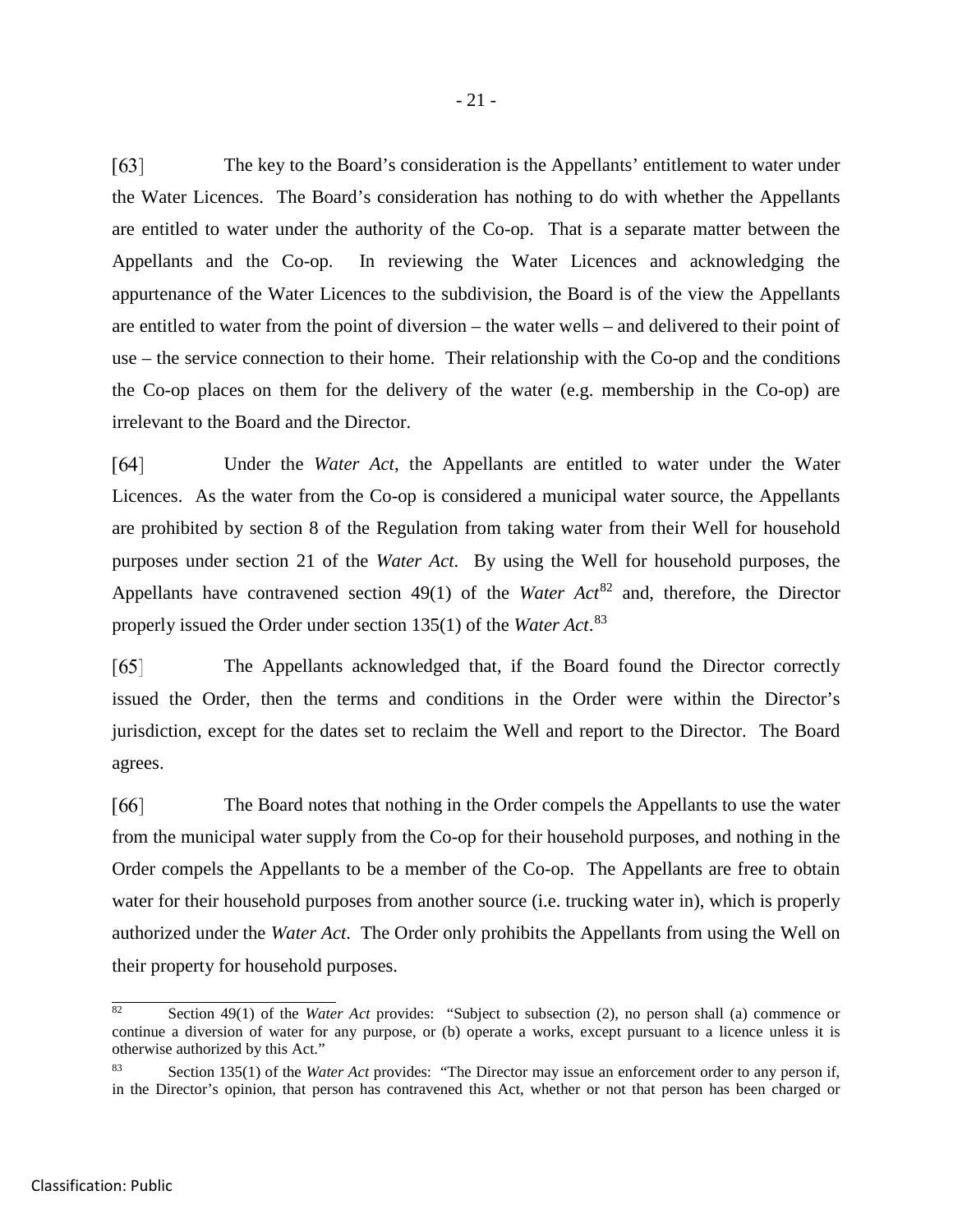$[67]$ The Board recommends the Order be varied only as to the dates by which the Appellants must reclaim the Well and provide the Director confirmation that reclamation of the Well is completed.

#### **B. Geothermal Heating**

[68] The Appellants indicated the original purpose for drilling the Well was to use it as part of a geothermal heating project. If this was the purpose for the Well, the Board is uncertain why only one well was drilled when two wells are necessary for a geothermal heating project. The Board notes the Appellants applied to AEP twice to have the Well licenced as part of a geothermal heating project and, on both occasions, their applications were rejected for being incomplete.

[69] If the Appellants still plan to use the Well as part of a geothermal heating project, the Board does not believe it is appropriate to require them to reclaim the Well, only to have to go the expense of drilling a new well later. Therefore, the Board recommends the Minister vary the Order to allow the Appellants time to make application to AEP to licence the Well as part of a geothermal project. As a result, the Board recommends changing the time limits in the Order in section 4 to December 31, 2022, and in section 6 to January 31, 2023.

 $[70]$ This additional time will allow the Appellants a final opportunity to have the Well licenced as part of a geothermal heating project. However, if the Well is not licenced within that time, it must be reclaimed as stated in the Order. To be clear, even if the Well is licenced for the geothermal project, this will not permit the Appellants to use the Well for household purposes.

# **VI. RECOMMENDATIONS**

In accordance with section 99 of EPEA,<sup>[84](#page-25-0)</sup> the Board recommends the Minister  $[71]$ vary the Order in section 4 and section 6 with respect to the dates by which the Well must be

convicted in respect of the contravention."

<span id="page-25-0"></span><sup>84</sup> Section 99 of EPEA provides:

<sup>&</sup>quot;In the case of a notice of appeal referred to in section  $91(1)(a)$  to (m) of this Act or in section 115(1)(a) to (i), (k), (m) to (p) and (r) of the *Water Act*, the Board shall within 30 days after the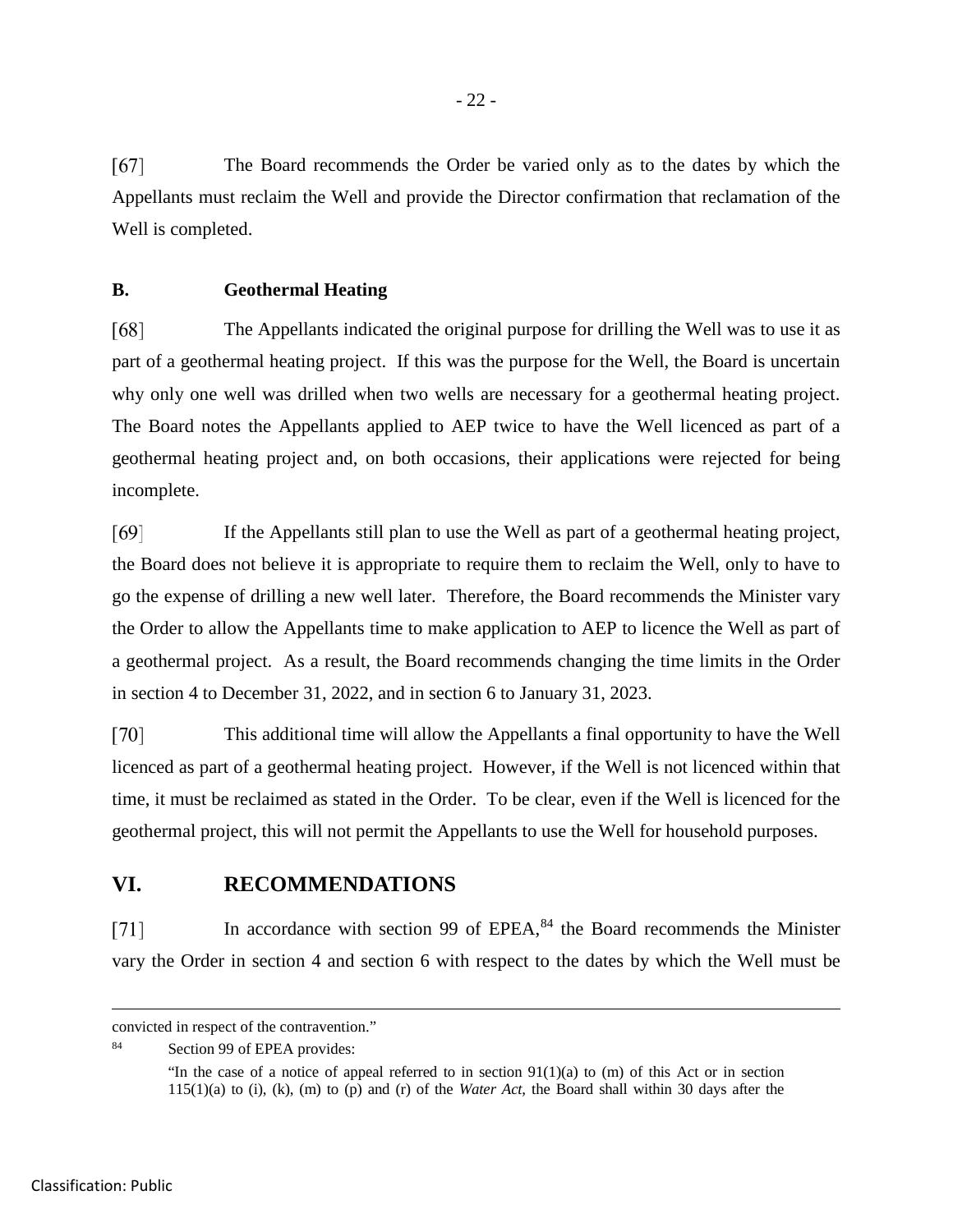reclaimed and the date by which a report must be filed with the Director. The Board recommends changing the time limits in the Order in section 4 to December 31, 2022, and in section 6 to January 31, 2023. The Board recommends the remainder of the Order be confirmed as issued.

 $[72]$ During the course of this appeal, the Director agreed to a stay with respect to part of the Order. The stay is lifted as of the date of the Minister's decision with respect to this appeal.

 $[73]$ Under section 100(2) of EPEA,<sup>[85](#page-26-0)</sup> copies of this report and recommendations and any decision by the Minister are to be provided to:

- 1. Mr. Chis Jones, McLeod Law LLP, on behalf of Mr. Zaia Abraham and Ms. Romy Tittel;
- 2. Ms. Vivienne Ball, Environmental Law Section, Alberta Justice and Solicitor General, on behalf of Mr. Craig Knaus, Director, Regional Compliance, South Saskatchewan Region, Alberta Environment and Parks; and
- 3. Mr. Michael Zubkow, Corporate Director, Elbow River Estates Cooperative Ltd.

The Board notes that, at the hearing, the Appellants reserved their right to ask for  $[74]$ 

costs. A process for the costs application will be established after the Minister makes his decision in this appeal.

Dated on May 16, 2022, at Edmonton, Alberta.

"*original signed by*" Alex MacWilliam Board Chair (ret.)

> completion of the hearing of the appeal submit a report to the Minister, including its recommendations and the representations or a summary of the representations that were made to it."

<span id="page-26-0"></span><sup>85</sup> Section 100(2) of EPEA states:

<sup>&</sup>quot;The Minister shall immediately give notice of any decision made under this section to the Board and the Board shall, immediately on receipt of notice of the decision, give notice of the decision to all persons who submitted notices of appeal or made representations or written submissions to the Board and to all other persons who the Board considers should receive notice of the decision."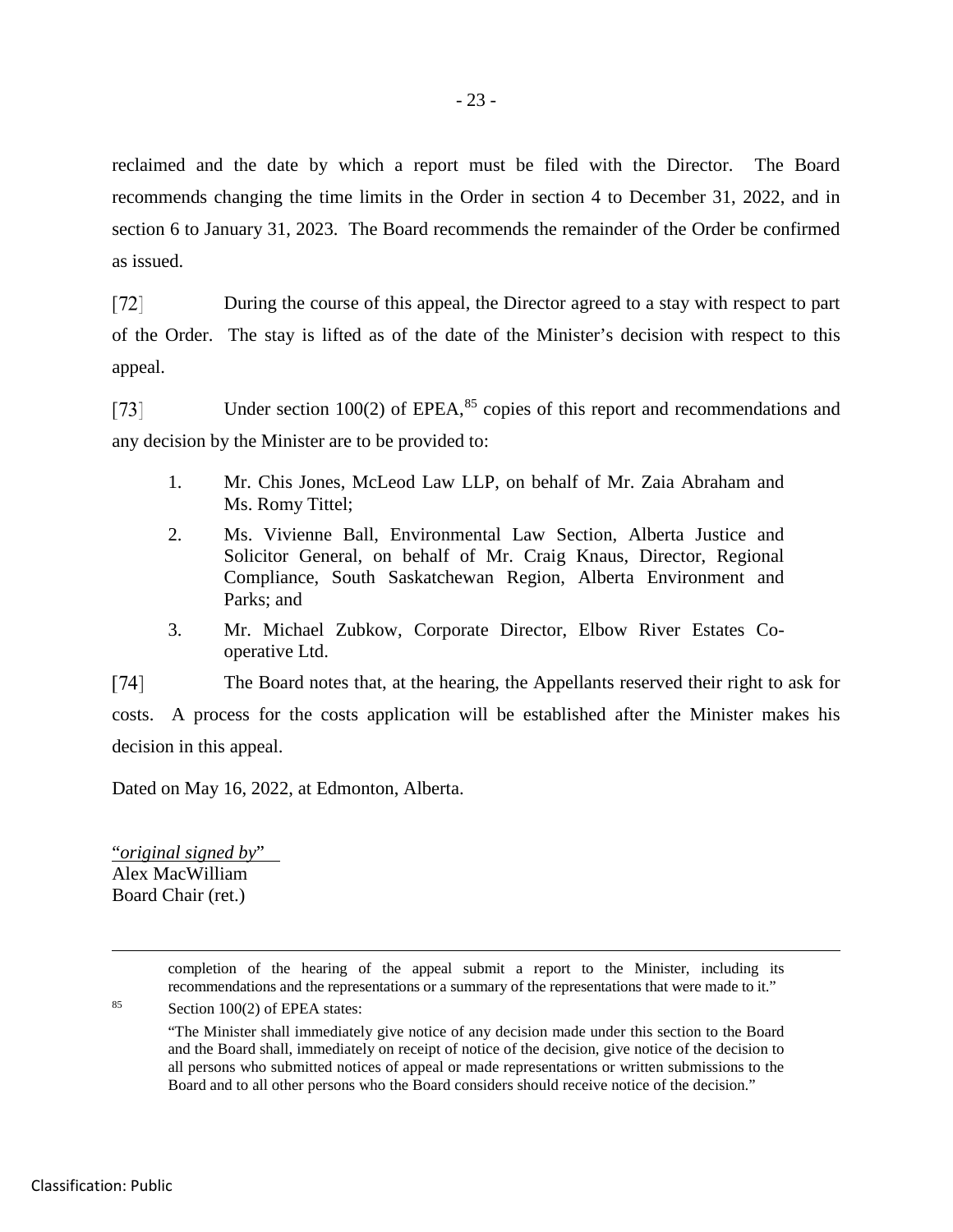"*original signed by*" Anjum Mullick Board Member

"*original signed by*" Dave McGee Board Member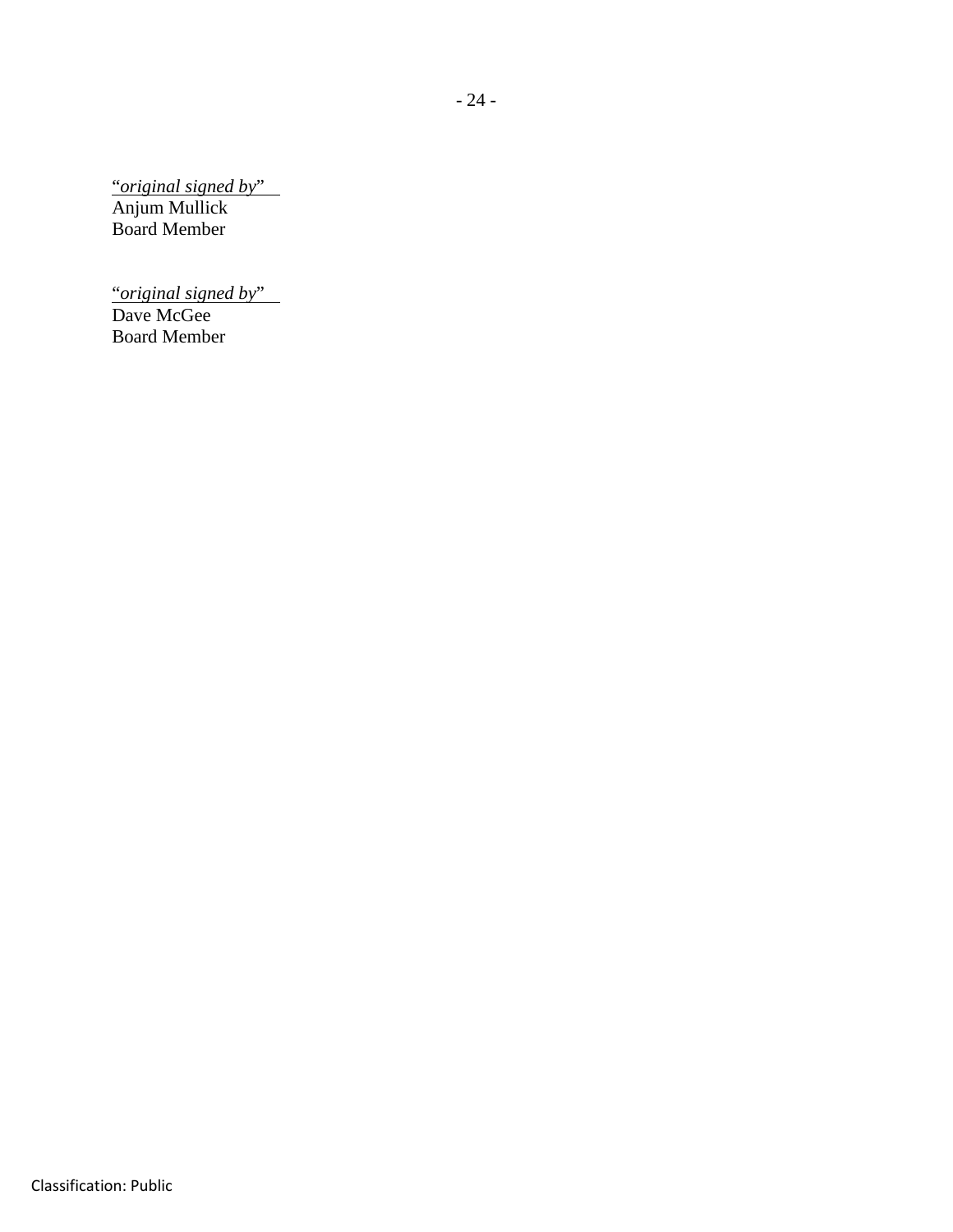#### **Appendix A**

#### **Procedural History of the Appeal**

 $\lceil 1 \rceil$ On October 31, 2018, the Director issued the Order prohibiting the use of the Well for all purposes, including household purposes, and directing the Well be reclaimed.

On November 7, 2018, the Appellants appealed the entirety of the Order to the  $\lceil 2 \rceil$ Board. In their Notice of Appeal, the Appellants argued the basis of the Order – that the Appellants were entitled to receive water under the Water Licences issued to the Co-op for community water supply purposes and, therefore, did not have the right to continue the diversion of water under section 21 of the *Water Act* – was incorrect. In the Notice of Appeal, the Appellants requested a stay of the Order.

On November 15, 2018, the Board acknowledged receipt of the appeal and asked  $\lceil 3 \rceil$ the Director to provide a copy of all documents and electronic media he reviewed or were available to him when making his decision with respect to the Order, including policy documents. With respect to the stay, the Board asked the Director whether he was prepared to consent to the stay, and asked the Appellants to respond to the following questions:

- "1. What are the serious concerns of Mr. Abraham and Ms. Tittel that should be heard by the Board?
- 2. Would Mr. Abraham and Ms. Tittel suffer irreparable harm if the stay is refused?
- 3. Would Mr. Abraham and Ms. Tittel suffer greater harm if the stay was refused pending a decision of the Board on the appeal, than the harm that could occur from the granting of a stay?
- 4. Would the overall public interest warrant a stay?"

 $[4]$ On November 23, 2018, the Director notified the Board he was prepared to consent to a stay of conditions 4 to 7 of the Order – the portion of the Order requiring the Appellants to reclaim the Well – but he was not prepared to consent to a stay of conditions 1 to 3 of the Order – the portion of the Order prohibiting the use of the water. The Director also identified the Co-op as a possible interested party for the purpose of the appeal. The Board contacted the Co-op on November 30, 2018, and advised it of the appeal.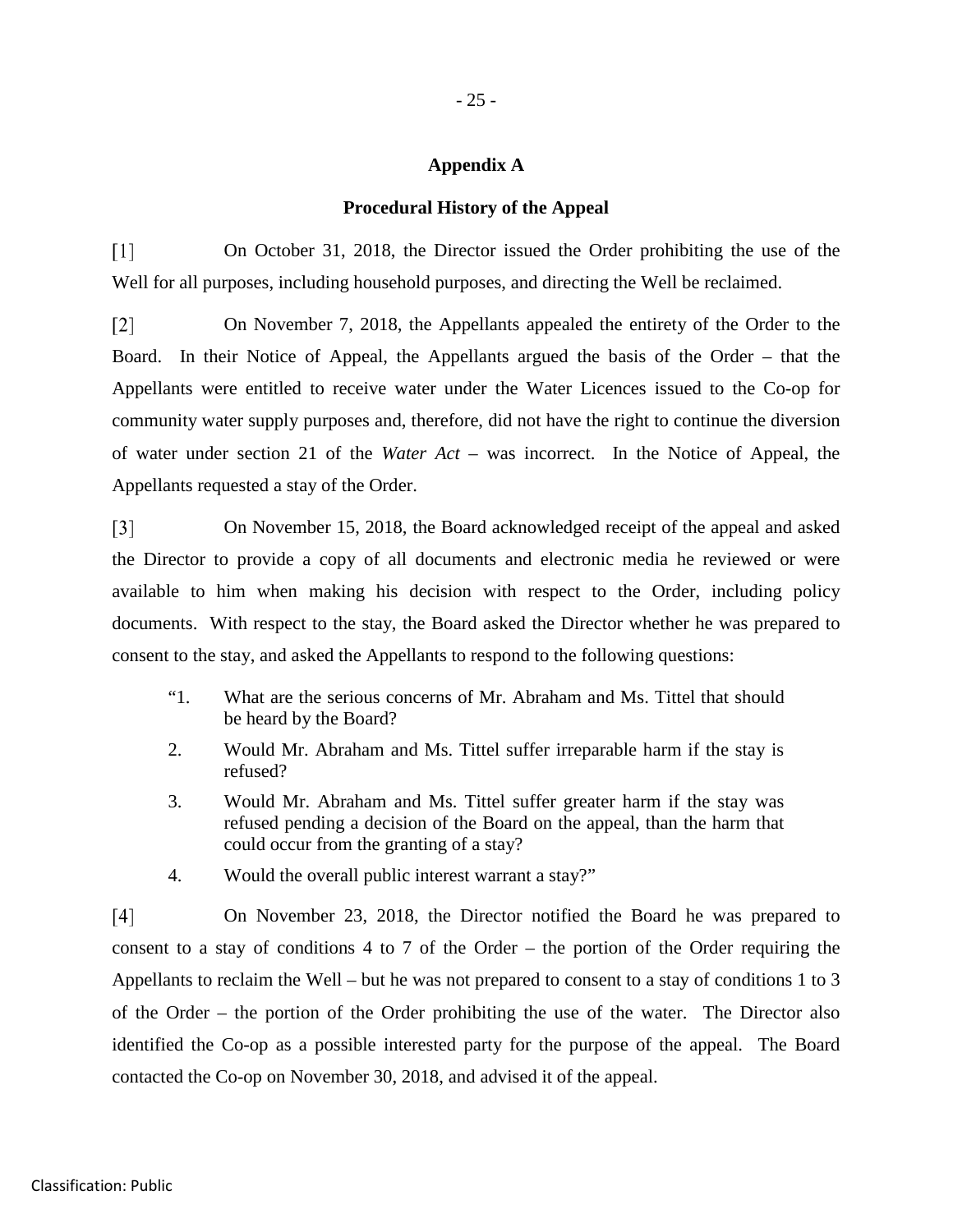$\lceil 5 \rceil$ On November 30, 2018, the Appellants provided their response to the Board's questions with respect to the stay.

 $[6]$ On December 3, 2018, the Board received an email from the Co-op advising it was an interested party and confirmed it wished to participate in the appeal. The Board acknowledged this letter on December 5, 2018.

In a letter dated December 5, 2018, the Board determined the Appellants provided  $\lceil 7 \rceil$ sufficient information for the Board to consider granting a stay and asked the Director to provide comments with respect to a stay. The Board provided the Co-op with the opportunity to submit comments if it wished, but the Board would take the Co-op's comments into consideration only if the Board determined it was appropriate to do so.

 $\lceil 8 \rceil$ On December 10, 2018, the Director provided comments with respect to the stay. The Director consented to a stay of conditions 4 to 7, but requested the Board not grant a stay of conditions 1 to 3 of the Order. The Co-op advised it would not be providing comments with respect to the stay.

[9] On December 17, 2018, the Board received final comments with respect to the stay from the Appellants. The Appellants asked the Board to stay conditions 1 to 3 of the Order pending the outcome of the appeal.

 $\lceil 10 \rceil$ On December 18, 2018, the Board asked the Parties to provide available dates for a mediation meeting. Based on the dates provided by the Parties, the Board set the mediation meeting for March 13, 2019, in Calgary.

 $\lceil 11 \rceil$ On December 19, 2018, the Director submitted an objection to the final comments from the Appellants on the stay. The Director argued the Appellants had improperly split their case with respect to the irreparable harm component of the stay application. The Board acknowledged the Director's objection on December 20, 2018.

 $\lceil 12 \rceil$ On December 21, 2018, the Board notified the Parties the Appellants' application for the stay of conditions 1 to 3 of the Order was denied. As noted, the Director agreed to a stay with respect to the remainder of the Order – conditions 4 to 7.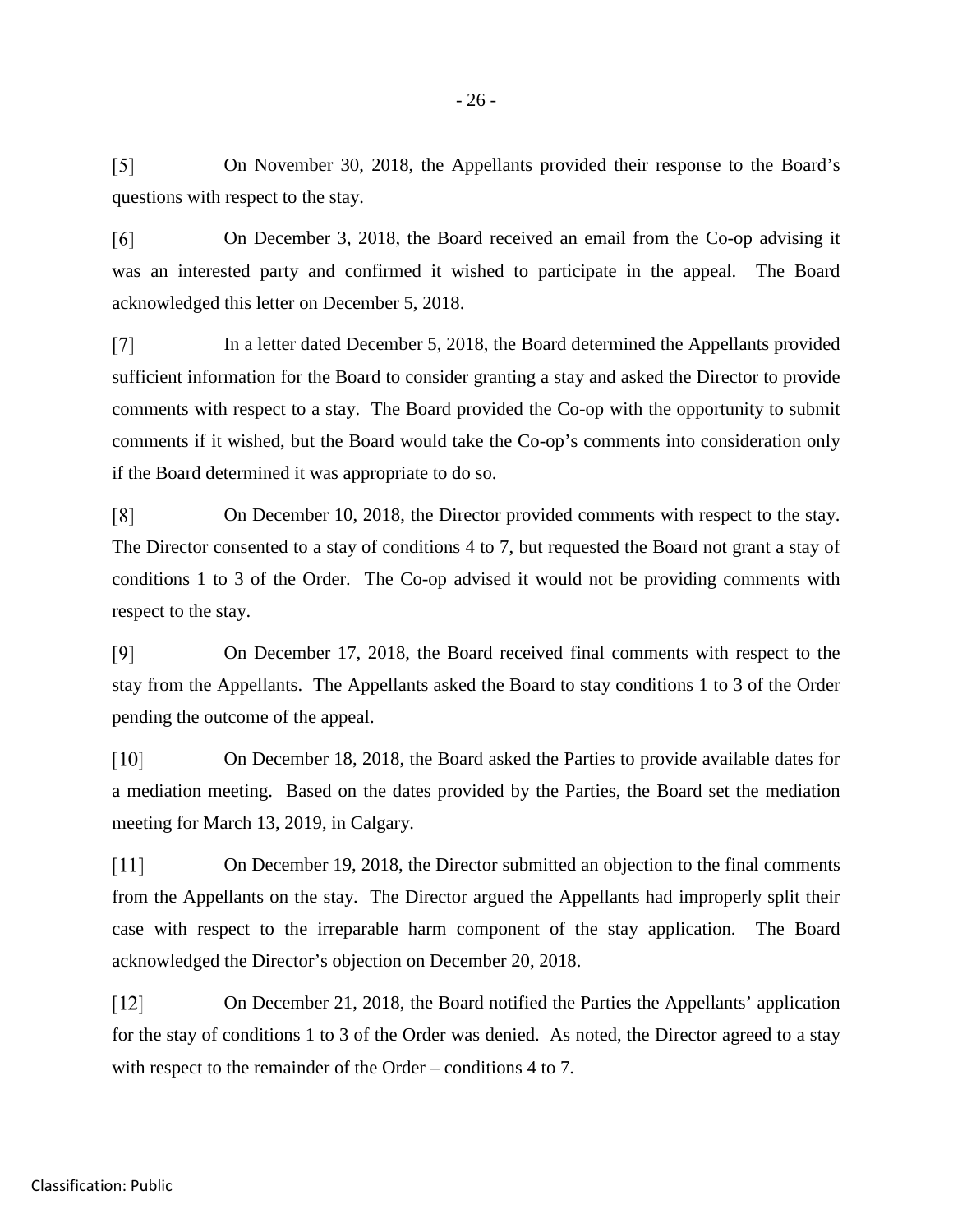$\lceil 13 \rceil$ On January 22, 2019, the Board was provided with the Director's Record. It was subsequently provided to the Appellants and the Co-op.<sup>[86](#page-30-0)</sup>

 $[14]$ On January 29, 2019, the Board received a copy of an email between one of the Appellants and Counsel for the Director. The email advised there were several records missing in relation to telephone calls made by a member of the Director's staff. On January 30, 2019, the Board asked for comments on this email from the Director. On February 5, 2019, the Director provided copies of the missing telephone logs.

 $\lceil 15 \rceil$ The mediation meeting was held on March 13, 2019, but no resolution was reached. On March 18, 2019, the Board asked the Parties to provide available dates in late September or October for a hearing as requested by the Parties. The Board also advised the Coop that, if it wished to intervene in the hearing of the appeal, it should make an application to the Board once the hearing was advertised.

 $[16]$ On April 8, 2019, the Board wrote to the Parties advising the hearing would be held on October 10, 2019, in Calgary.

 $[17]$ On August 22, 2019, the Board provided the procedure for the hearing of the appeal, including the deadlines for providing written submissions in preparation for the hearing. The Board proposed the issues to be considered at the hearing as follows:

"1. Was the Order properly issued? This considers both the Director's legal jurisdiction and the factual basis for the Order. For greater clarity, this also includes whether the Director properly applied section 8 of the Water (Ministerial) Regulation, A.R. 205/98, which provides: 'A person who is entitled to receive or receives water under a licence that has been issued to another person for municipal purposes, including community water supply purposes, does not have the right to commence and continue the diversion of water under section 21 of the [Water] Act.'

2. Are the terms and conditions of the Order appropriate?"

On August 22, 2019, the Board provided a copy of the Notice of Hearing to  $\lceil 18 \rceil$ Rocky View County to post on its public bulletin board or website. The Notice of Hearing was published in the Rocky View Weekly on September 3, 2019, and a news release was distributed

<span id="page-30-0"></span> $86$ Two of the Tabs in the Director's Record were missing and were provided to the Board on January 29,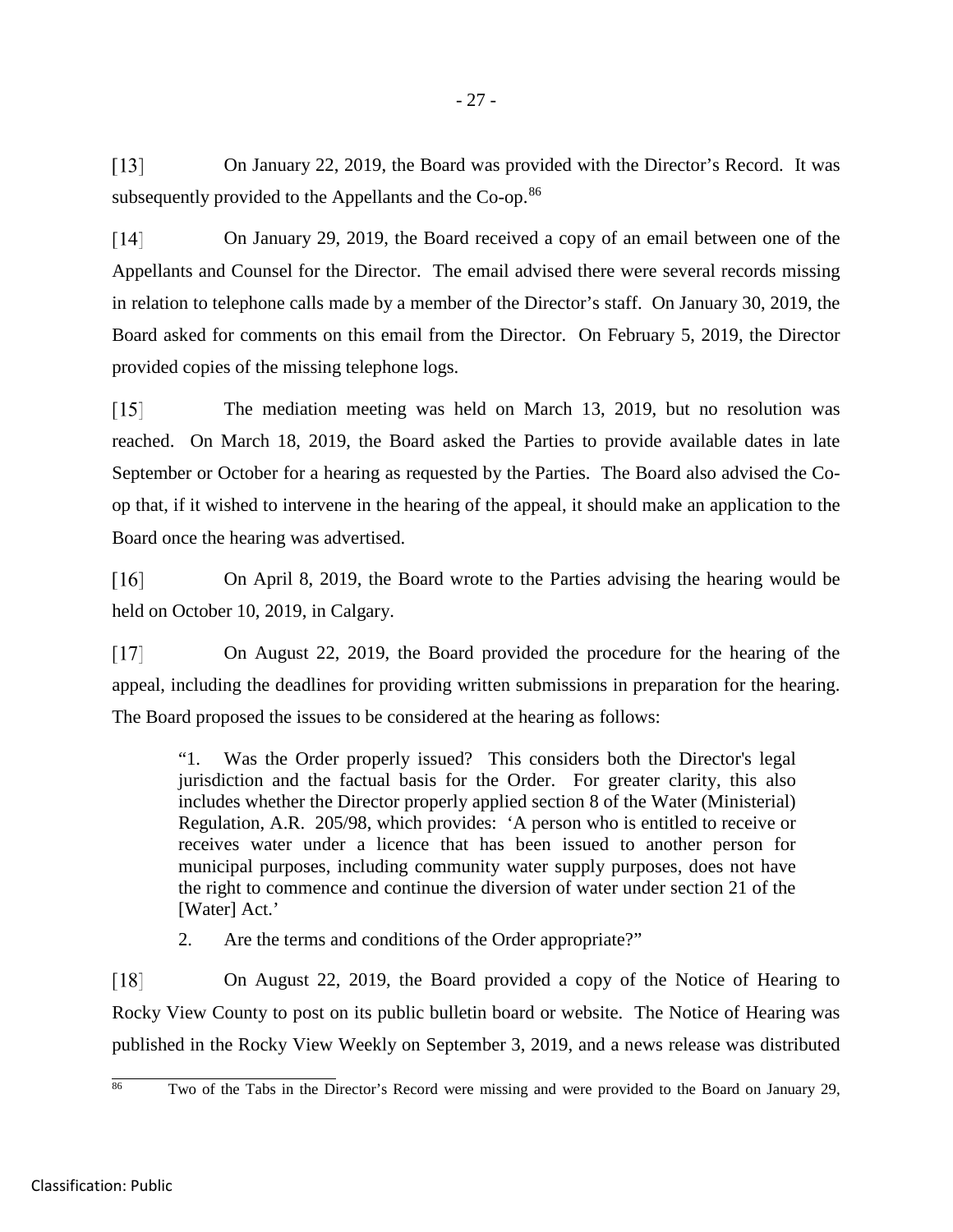to media throughout the province by Public Affairs Bureau on September 3, 2019. Notice of the hearing was also posted on the Board's website. The Board notified the Elbow River Estates Water Co-op of the Notice of Hearing directly. The Notice of Hearing notified the public of the hearing and requested any person, other than the Parties, who wished to make representations before the Board regarding the appeal to notify the Board by September 17, 2019.

On August 29, 2019, the Director notified the Board he did not consider the  $[19]$ second issue necessary in this appeal. On September 5, 2018, the Appellants notified the Board they agreed with the Director regarding the second issue. On September 6, 2019, the Board revised the issues for the hearing requiring the Parties to only address one issue as follows:

- "1. Was the Order properly issued? This includes whether:
	- a. the Director had the legal jurisdiction to issue the Order;
	- b. the Director has the factual basis to issue the Order;
	- c. the terms and conditions in the Order are appropriate; and
	- d. the Director properly applied section 8 of the *Water (Ministerial) Regulation*, A.R. 205/98, which provides: 'A person who is entitled to receive or receives water under a licence that has been issued to another person for municipal purposes, including community water supply purposes, does not have the right to commence and continue the diversion of water under section 21 of the [Water] Act.'"

 $\lceil 20 \rceil$ On September 17, 2019, the Board received an intervenor request from the Co-op. The Board asked for comments from the Parties regarding the intervenor request. The Parties' provided their comments on September 24, 2019.

 $[21]$ On September 26, 2019, the Board notified the Parties and the Co-op that the intervenor request was denied. The Board found the Co-op's submission would not materially assist the Board, and any information the Co-op could provide was included in the Record or could be submitted by the Parties.

 $\lceil 22 \rceil$ The Board received the Appellants' initial written submission for the hearing on September 20, 2019, the Director's response submission on September 30, 2019, and the Appellants' rebuttal submission on October 7, 2019.

 <sup>2019.</sup> These additional Tabs were also provided to the Appellants and the Co-op.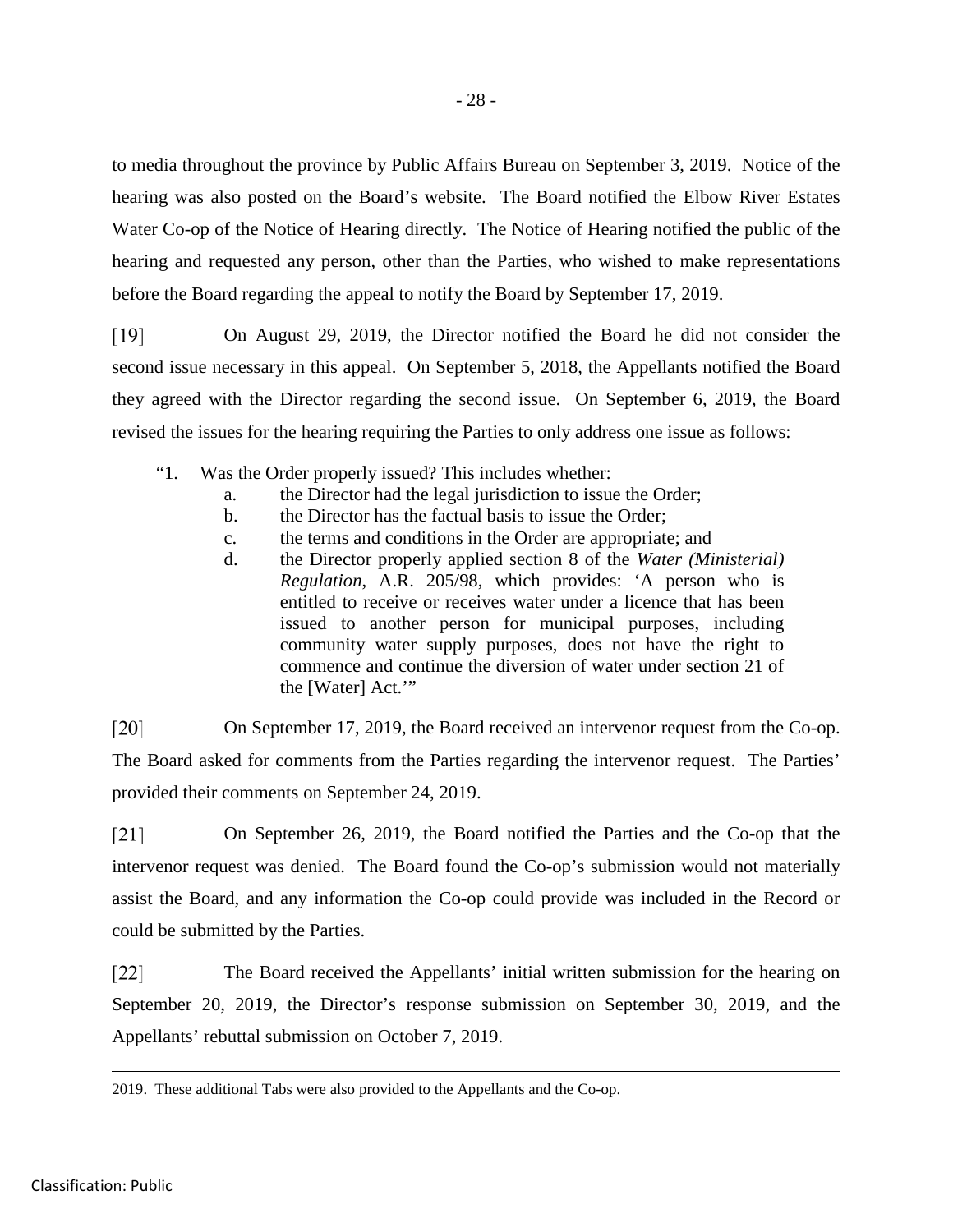$\lceil 23 \rceil$ On October 10, 2019, the Board held an oral hearing in Calgary. The hearing was adjourned following the questioning of the Director's panel by the Board.

 $[24]$ On October 23, 2019, the Board wrote to the Parties confirming the Board wanted additional evidence from the Director, specifically evidence regarding the appurtenance of the Water Licences held by the Co-op in relation to the Appellants. The Board asked the Director to provide an opinion identifying the lands or undertakings to which the Water Licences are appurtenant.

 $\left[25\right]$ On January 17, 2020, the Director provided his opinion in response to the Board's request for additional information.

 $\lceil 26 \rceil$ On January 23, 2020, the Board confirmed the oral hearing would proceed on April 22, 2020, in Calgary.

 $[27]$ On February 28, 2020, the Board confirmed the schedule for continuation of the hearing.

On March 19, 2020, the Board notified the Parties it was conducting hearings by  $\lceil 28 \rceil$ conference calls due to the COVID-19 situation. The Board set the process to continue the hearing via conference call on April 22, 2020.

 $[29]$ On March 25 and 31, 2020, the Parties requested the hearing be held as an inperson oral hearing.

 $\lceil 30 \rceil$ On March 31, 2020, the Board notified the Parties the April 22, 2020 hearing was postponed.

 $\lceil 31 \rceil$ On September 9, 2020, the Board wrote to the Parties noting it was unlikely the Board would be able to hold in-person hearings in the near future. The Board requested the Parties provide available dates to resume the hearing via video conference.

 $\lceil 32 \rceil$ On October 15, 2020, the Board notified the Parties the hearing would resume on January 27, 2021 via videoconference. The hearing was held via videoconference on January 27, 2021, and after the Board heard all submissions and arguments, the hearing was closed.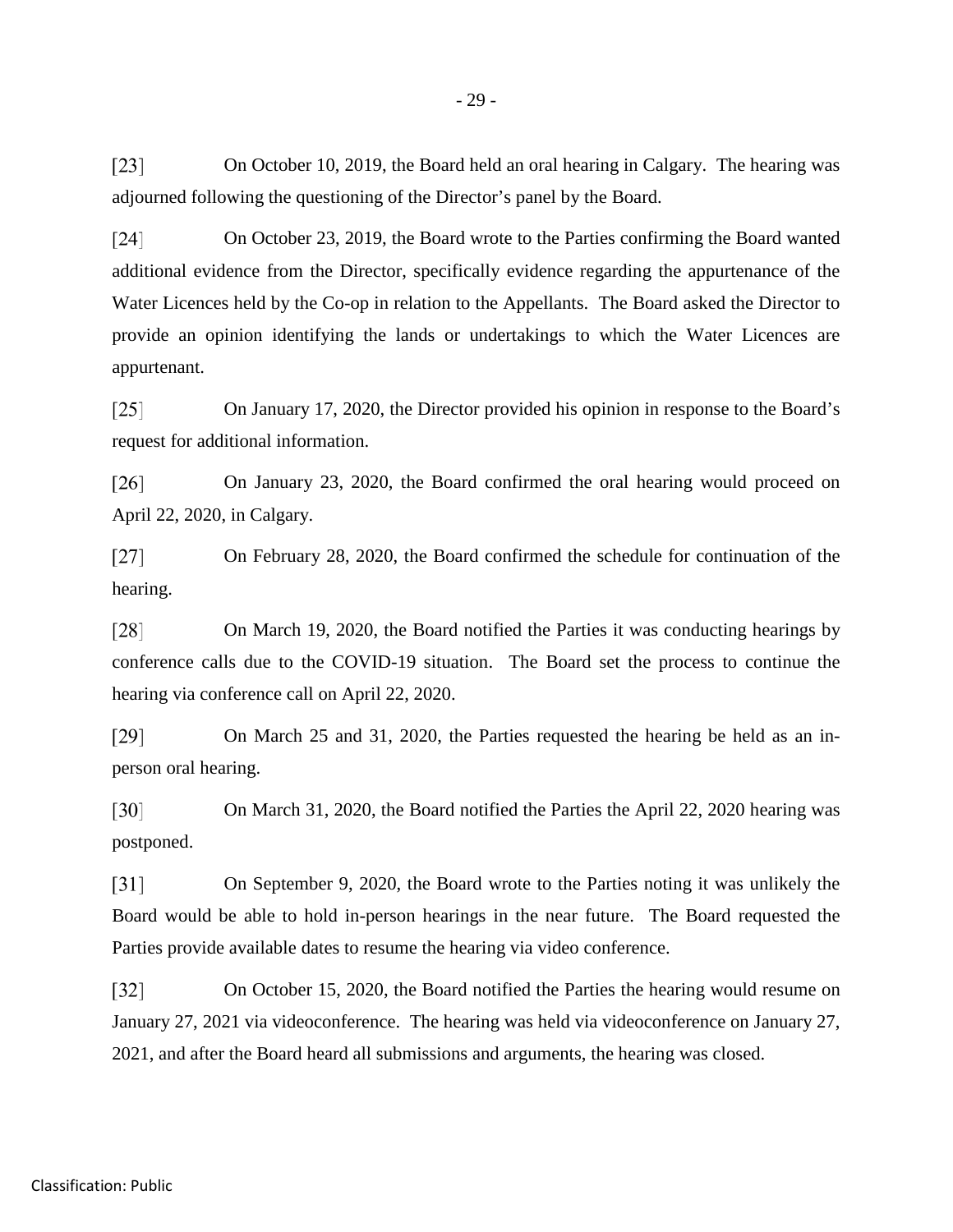

# ENVIRONMENT AND PARKS

Office of the Minister Government House Leader MLA, Rimbey-Rocky Mountain House-Sundre

# Ministerial Order 31/2022

#### Environmental Protection and Enhancement Act R.S.A. 2000, c. E-12

### Water Act R.S.A. 2000, c. W-3

#### Order Respecting Environmental Appeals Board Appeal No. 18-015

I, Jason Nixon, Minister of Environment and Parks, pursuant to section 100 of the Environmental Protection and Enhancement Act, make the order in the attached Appendix, being an Order Respecting Environmental Appeals Board Appeal No. 18-015.

Dated at the City of Edmonton, in the Province of Alberta, this  $\sqrt{3}$  day of  $\sqrt{3}$ 

 $ixon$ 

mister